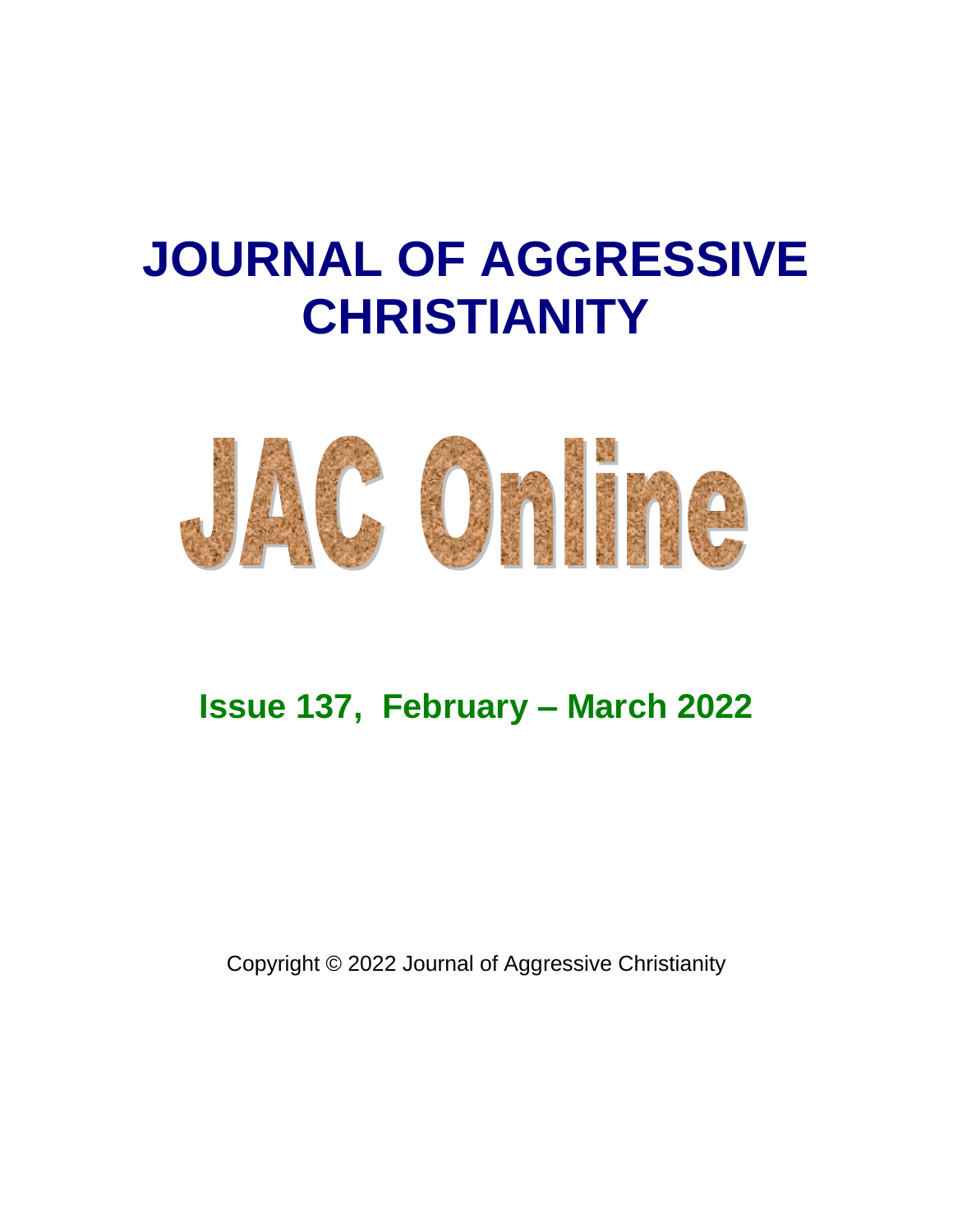## **In This Issue JOURNAL OF AGGRESSIVE CHRISTIANITY**

*Evangelist Pitch Issue* Issue 137, February – March 2022

**Editorial Introduction** *page 3* **Major Stephen Court**

**Overcoming the Fear of What Comes Next** *page 4* **Lieutenant Scott Swires**

> **Lonely In Families** *page 5* **Major Stephen Court**

**Mark 12 Parable** *page 7* **Major Stephen Court**

**One Another - In The Spirit** *page 12* **Major Stephen Court**

**Jesus Has Business With It** *page 17* **Major Stephen Court**

**Holy Resurrection Day** *page 19* **Major Stephen Court**

**On The Witness Stand** *page 24* **Major Stephen Court**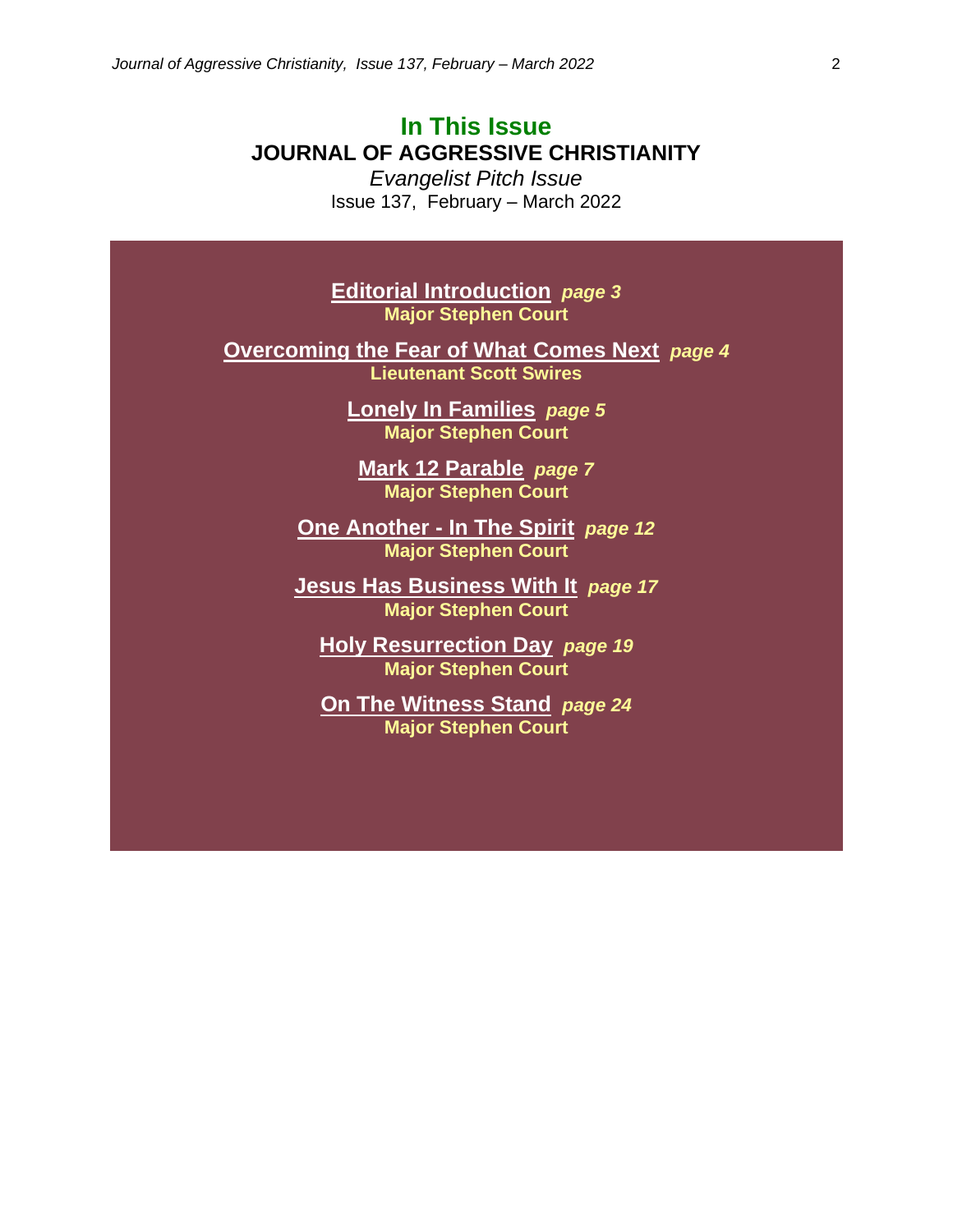#### **Editorial Introduction**

#### by Major Stephen Court, editor

Greetings in Jesus' name. Welcome to the 137th issue of Journal of Christianity, JAC137. We're excited to build on the JAC legacy with this issue, offering some timely content as we crawl out of pandemic and prepare for Palm Sunday and Resurrection Day.

Lieutenant Scott Swires leads off JAC137 with 'Overcoming the Fear of What Comes Next'. It's short and faith-filled and will help you posture yourself Biblical for the rest of this season.

The rest of the issue comes from your editor, a smattering of message drafts for people looking to gain seasonal drafts (think Palm Sunday, Resurrection Day, New Year, and more), incomplete enough that preachers can make them their own. Here they are:

Lonely In Families - How about Psalm 68:6 for a year theme?

Mark 12 Parable - that's a tough parable? How to redeem that?

One Another - In The Spirit - This is a different take on Philippians 2 than you usually get.

Jesus Has Business With It - Palm Sunday Rush.

Holy Resurrection Day - Holy, indeed.

On The Witness Stand.- Paul in court in Acts 26 offering a template for Salvos.

And that's it for JAC137. Thanks for your patronage. If you are still looking for content, you can scroll through 136 issues in the archives.

We trust that these contributions can stimulate warfighting on your front, helping you accelerate the advance of the salvation war to toward world conquest. God grant it.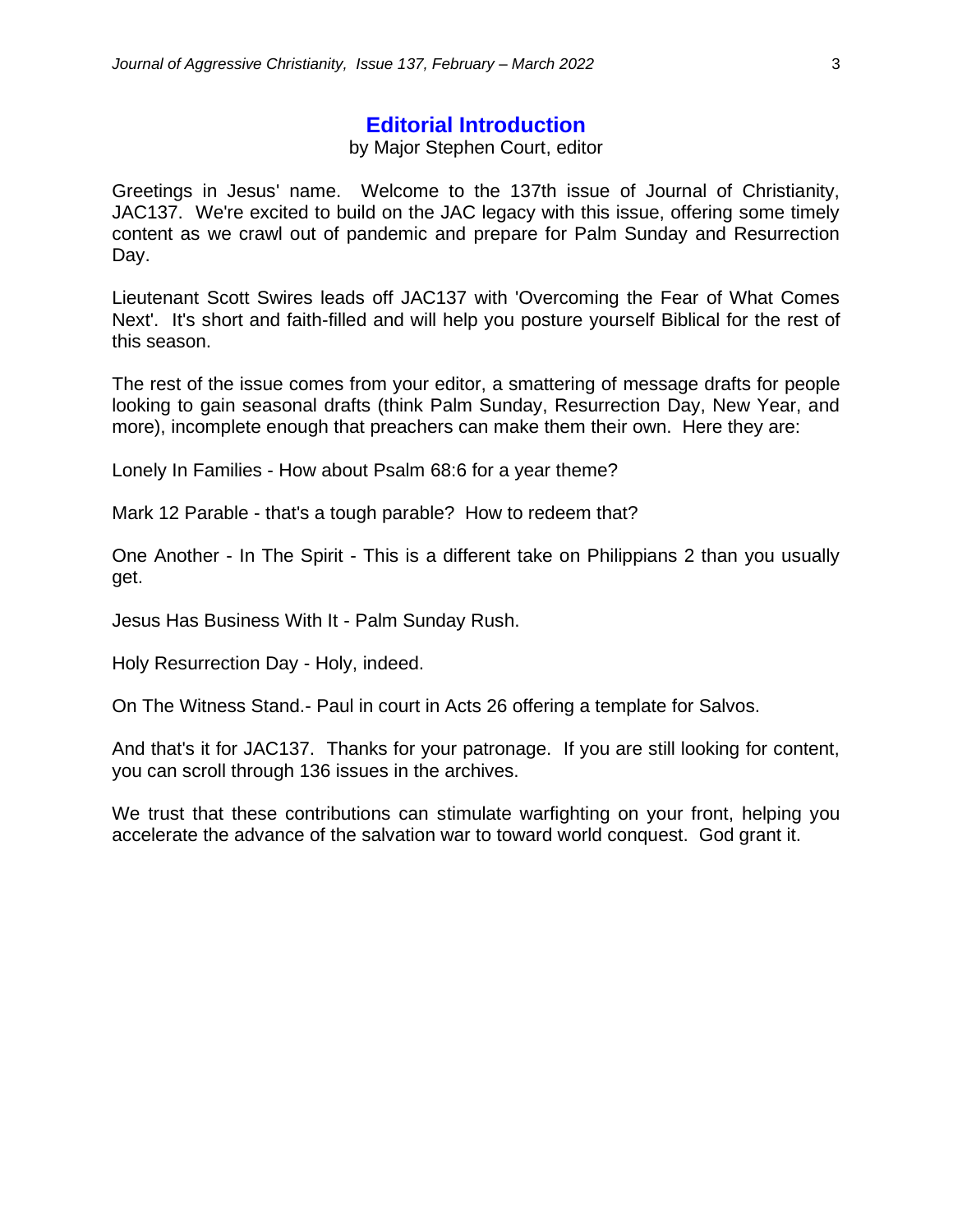#### **Overcoming the Fear of What Comes Next**

By Lieutenant Scott Swires

What was your favorite TV show of all time? Were you one of the viewers anticipating the reveal of Ted's wife on How I Met Your Mother? Over 5 million people watched the last episode of the Office. I was with 52 million others and Ross screaming for Rachel to get off the plane. Were you one of the 100 million Americans watching "Goodbye, Farewell, and Amen", the last episode of Mash on February 28th, 1983? Mash lasted 11 years even though the Korean War lasted three. Like B.J., it was hard to tell Hawkeye goodbye.

Saying goodbye to tv shows can be emotionally difficult because we're often saying goodbye to a season of life. It's hard saying goodbye to Hawkeye, Ross, and even J.R. But, why? Graham Cooke, a Christian speaker, once said, "I know exactly where you're at. You don't want to be where you are, you know you definitely don't want to go backwards, but you're not too crazy about what's out there." The space between our past and future is something Rabbi's call the void. I think many of us feel like we've been in a void that has now lasted two years. So how do we navigate the void?

First, we need to acknowledge that we cannot avoid it. Change is constantly happening to all creation. We need to recognize the ebbs and flow of life. It is possible to learn them so well that we can anticipate them and prepare for them. Psychologist like Piaget and Erikson attempted to recognize how everyone has a common series of changes that we experience in life in the hopes to navigate them well. Each transition point could be seen as a crisis that need overcome. No matter if you're a toddler or senior, we all experience seasons of the void.

Second, we need to understand that the anxiety we face in the void are manifestations of fears we have. "What keeps you up at night?" This is a favorite question of one of my leaders. The void exposes the things that we think are greater than God. Money, intimacy, beauty, skills, value… These are just some of the giants we can face in the void. The question is will run quickly to the battle, like David, or hang out with everyone else doing their best to ignore the shift that is happening (1 Samuel 17:48).

Finally, we need to believe that the process is good. Hebrews 11:8 talks about how Abraham went out not knowing where he was going. You are not doing bad at life if you feel confused or lost. You're not weird or failing in any way. You're normal. God gives us this opportunity to help us stop depending on our strength and depend on His. This void is the place of where we can mature our relationship with Him and we need this level of relationship for what He has for you. It is in the void we again choose to believe that God works out all thing for good (Romans 8:28) and that the One who promises we will be okay is faithful to keep His promise (Hebrews 11:11). You will have the power to run toward any change in season knowing that God is on the other side promising everything with be okay.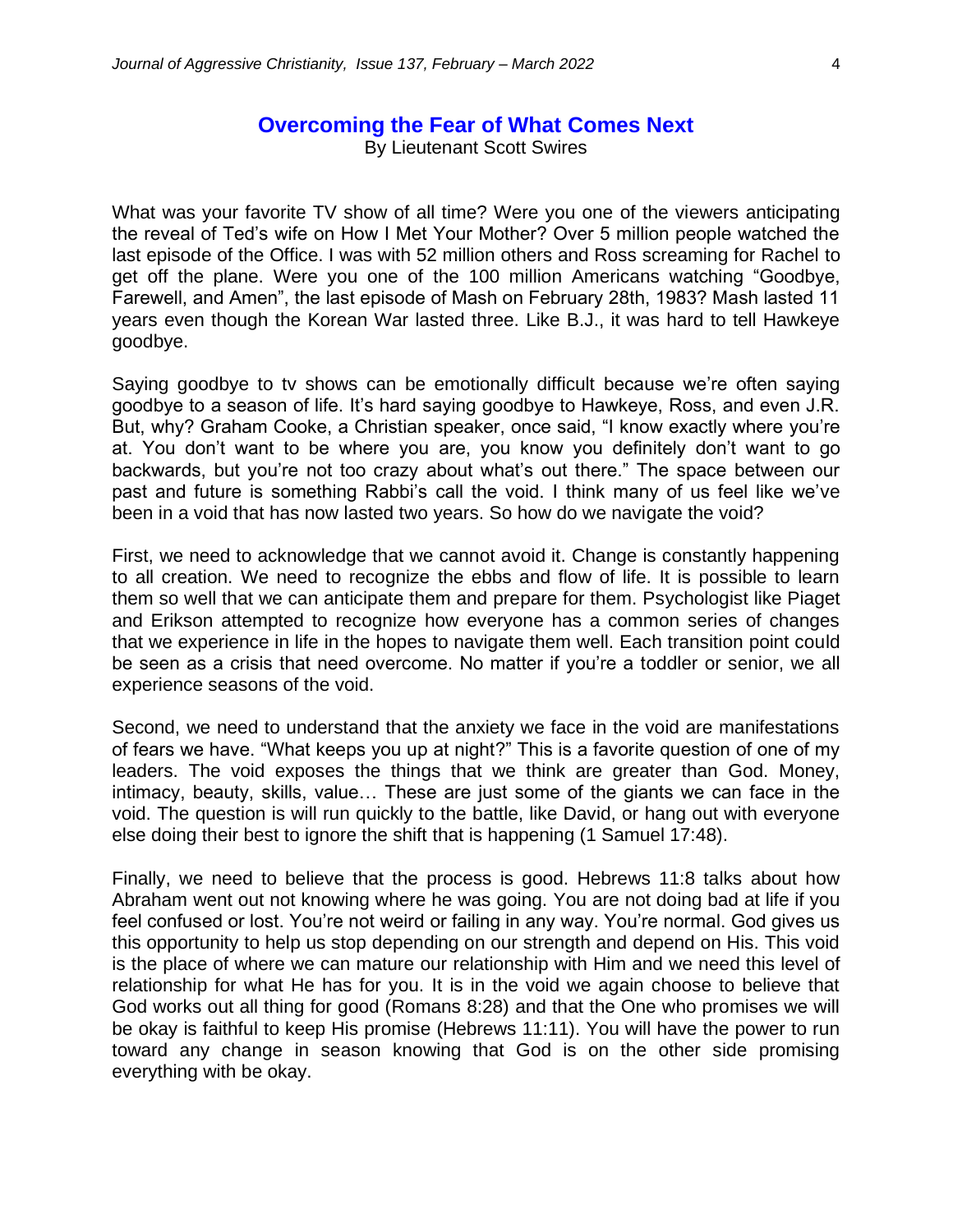# **Lonely In Families**

By Major Stephen Court

*(Message notes)*

Extended family story: Military denominations: SA chaplain- everyone else –all you who don't belong to any of them? You belong to us.

Year in preview.

Kevin Williamson: "We hear in the traditional account of the Nativity that "there was no room at the inn," but many contemporary scholars believe that this translation represents a mishandling of the Greek, which specifies not a pandokheion, an ordinary commercial inn, but a kataluma, something quite different: the guest room in a family home. (I am indebted to the Reverend David Rea of Providence Presbyterian Church in Dallas for this insight.) That is a very different story: Mary and Joseph were not turned away by an overbooked hotelier but by their own family, who were no doubt filled with shame and indignation at Mary's irregular condition."

Psalm 68:6 - God sets the lonely in families.

Guilt / innocence culture. Gospel presentations crafted in that worldview.

Honour / shame culture. (think honour killings, for example) People in these kind of cultures don't 'get' Gospel presentations crafted for a guilt / innocence worldview.

Does that make sense?

GodTools app – explain the newer version of the Gospel for Honour / Shame culture. <https://godtoolsapp.com/tools/honor-restored/demo/>

GET people to DOWNLOAD IT NOW.

WALK THROUGH IT.

And then note how a friend working with younger people figured it'd be great for that generation because of the ubiquitous SHAME CULTURE. Not what the developers first intended.

And then, I've been thinking, it seems to work for a lot of us, too, doesn't it? I mean, SHAME? HONOUR? Our families? Our corps? Ourselves?

It all seems to fit.

Now, many of us live around people who are absorbed in an honour/shame culture; many work with such people; some go to school with them. This is intended to inform our approaches. And for the rest of us, who don't, well let's remember that we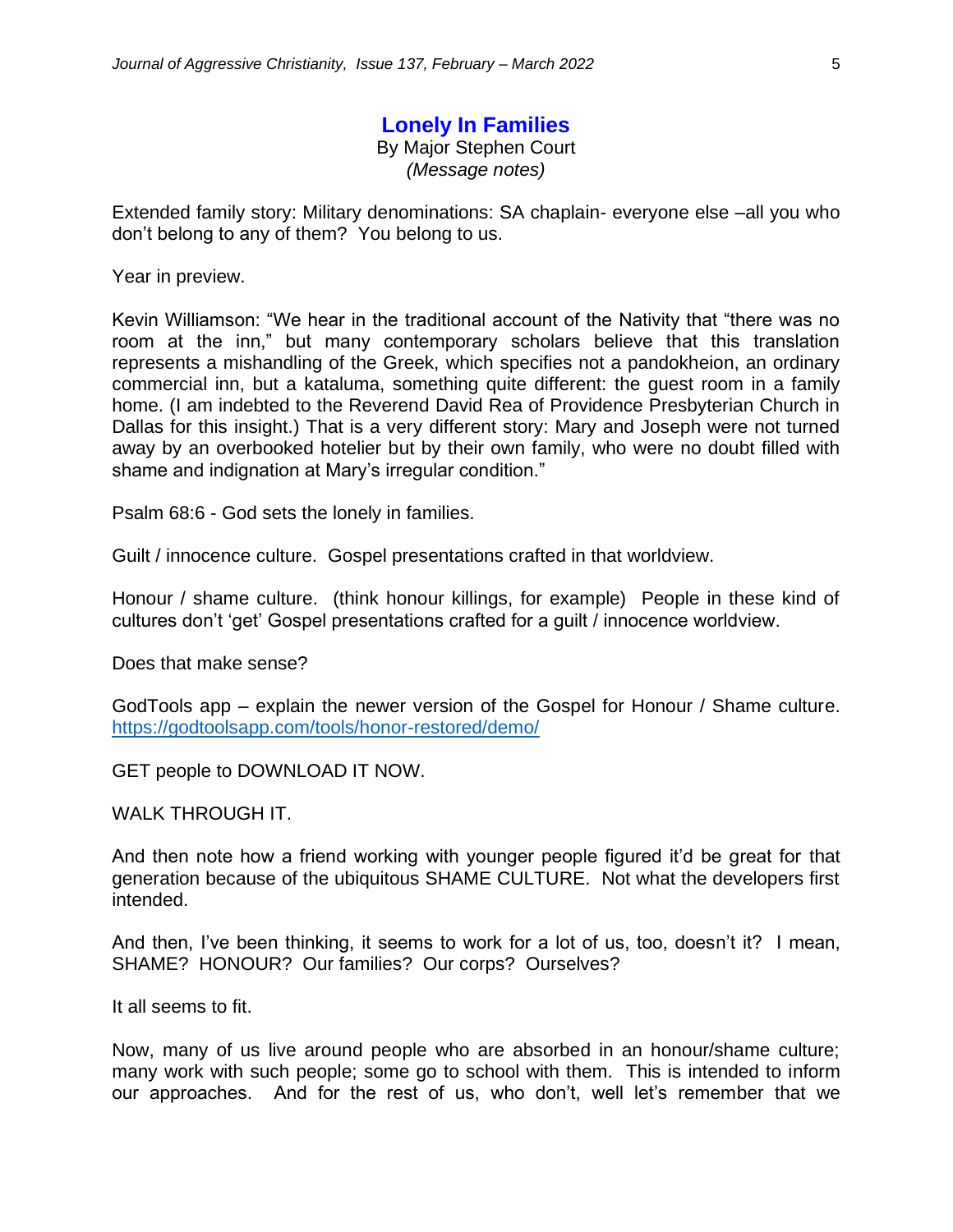ourselves, our extended families, and our corps might be able to relate better than we'd comfortably admit.

Might 2022 be a year in which God puts lonely people in families?

In which we make room for those in shame?

During which we leverage English café and food bank and music academy and each of our initiatives to express the love of Jesus, to welcome those who are lonely, to help people belong?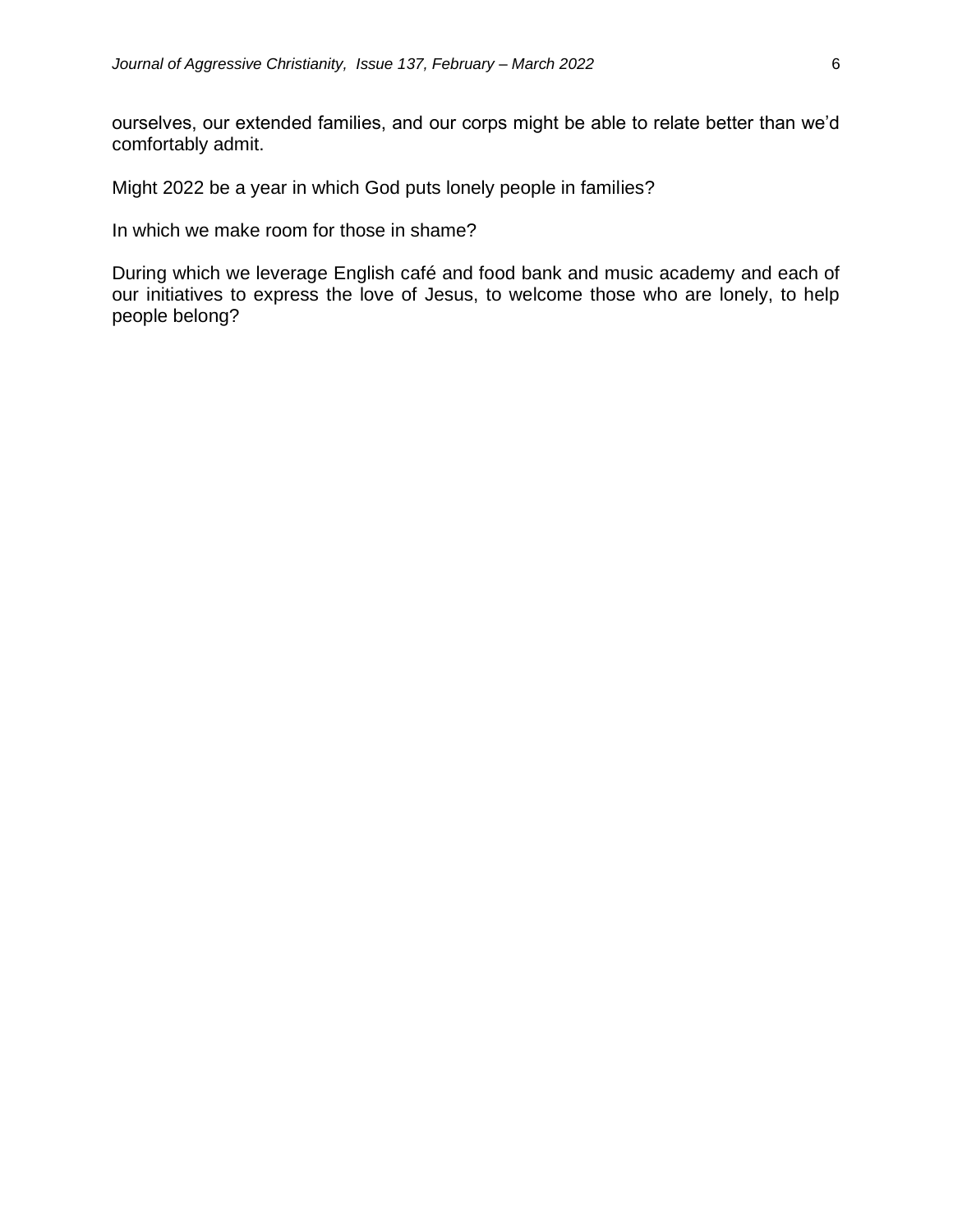#### **Mark 12 Parable**

By Major Stephen Court

Today is The Day of Salvation

Mark 11- Triumphal entry. *v9 'Hosanna!' 'Blessed is He who comes in the name of the Lord!' v10 'Blessed is the coming kingdom of our father David!' 'Hosanna in the highest heaven!'*

Psalm 118

*v25 Lord, save us! Lord, grant us success! v26 Blessed is He who comes in the name of the Lord. From the house of the Lord we bless you.*

Verses later, Jesus 'cleanses' the temple, overturning the tables of the money changers.

And then, back in Mark 11…

*28 'By what authority are you doing these things?' they asked. 'And who gave you authority to do this?'29 Jesus replied, 'I will ask you one question. Answer me, and I will tell you by what authority I am doing these things. 30 John's baptism – was it from heaven, or of human origin? Tell me!'31 They discussed it among themselves and said, 'If we say, "From heaven," he will ask, "Then why didn't you believe him?" 32 But if we say, "Of human origin" . . .' (They feared the people, for everyone held that John really was a prophet.)33 So they answered Jesus, 'We don't know.' Jesus said, 'Neither will I tell you by what authority I am doing these things.'*

But then He decides to tell them about His authority! (in our parable for today)…

#### **Jesus then began to speak to them in parables:**

*4:10 When Jesus was alone, some of those who had heard Him came to Him with the twelve disciples and asked Him to explain the parables. 11 "You have been given the secret of the Kingdom of God," Jesus answered. "But the others, who are on the outside, hear all things by means of parables, 12 so that,*

 *'They may look and look, yet not see; they may listen and listen, yet not understand. For if they did, they would turn to God, and He would forgive them.'"* 

Stories such as these are easily remembered, the characters bold, and the symbolism rich in meaning. Also, saying everything point blank accelerates the repercussions – Jesus seems to be stringing things out as long as He needs to set everything up.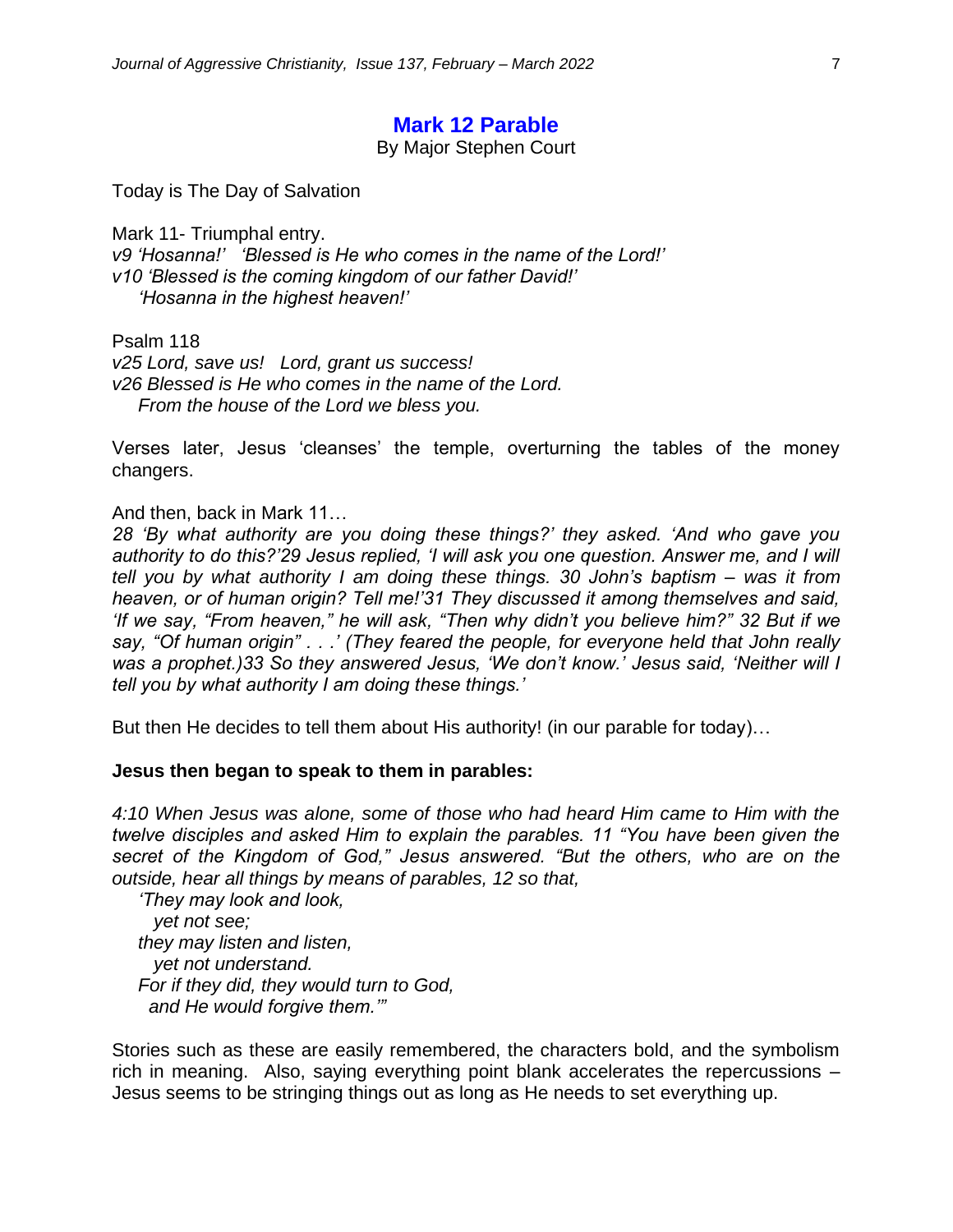#### Mark 12 *v1 'A man planted a vineyard.*

Now, this is a fresh version of Isaiah 5:

Isaiah 5:1-5+ *Let me sing now for my well-beloved A song of my beloved concerning His vineyard. My well-beloved had a vineyard on a fertile hill. 2 He dug it all around, removed its stones, And planted it with the choicest vine. And He built a tower in the middle of it And also hewed out a wine vat in it; Then He expected it to produce good grapes, But it produced only worthless ones. 3 "And now, O inhabitants of Jerusalem and men of Judah, Judge between Me and My vineyard. 4 "What more was there to do for My vineyard that I have not done in it? Why, when I expected it to produce good grapes did it produce worthless ones? 5 "So now let Me tell you what I am going to do*  to My vineyard: I will remove its hedge and it will be consumed; I will break down its wall *and it will become trampled ground.* 

#### *v1 He put a wall round it, dug a pit for the winepress and built a watchtower.*

God is the vineyard owner. And He put a lot of work into it. He invested in it. God arranged for its protection, for its provision, for its proliferation. (and profitability)

#### *v1 Then he rented the vineyard to some farmers and moved to another place.*

This was Jesus looking back at history. The leaders of Jews take on the responsibility and privileges of this agreement.

#### *v2 At harvest time he sent a servant to the tenants to collect from them some of the fruit of the vineyard.*

The servant represents prophets God dispatched.

#### *v3 But they seized him, beat him and sent him away empty-handed.*

What? The farmers figured they'd rather keep the privileges without the responsibilities. They were in effect rejecting their accountability to higher authority. Keep that in mind as we read on…

#### *v4 Then he sent another servant to them;*

God sends another prophet.

#### *v4 they struck this man on the head and treated him shamefully.*

You see how this is going…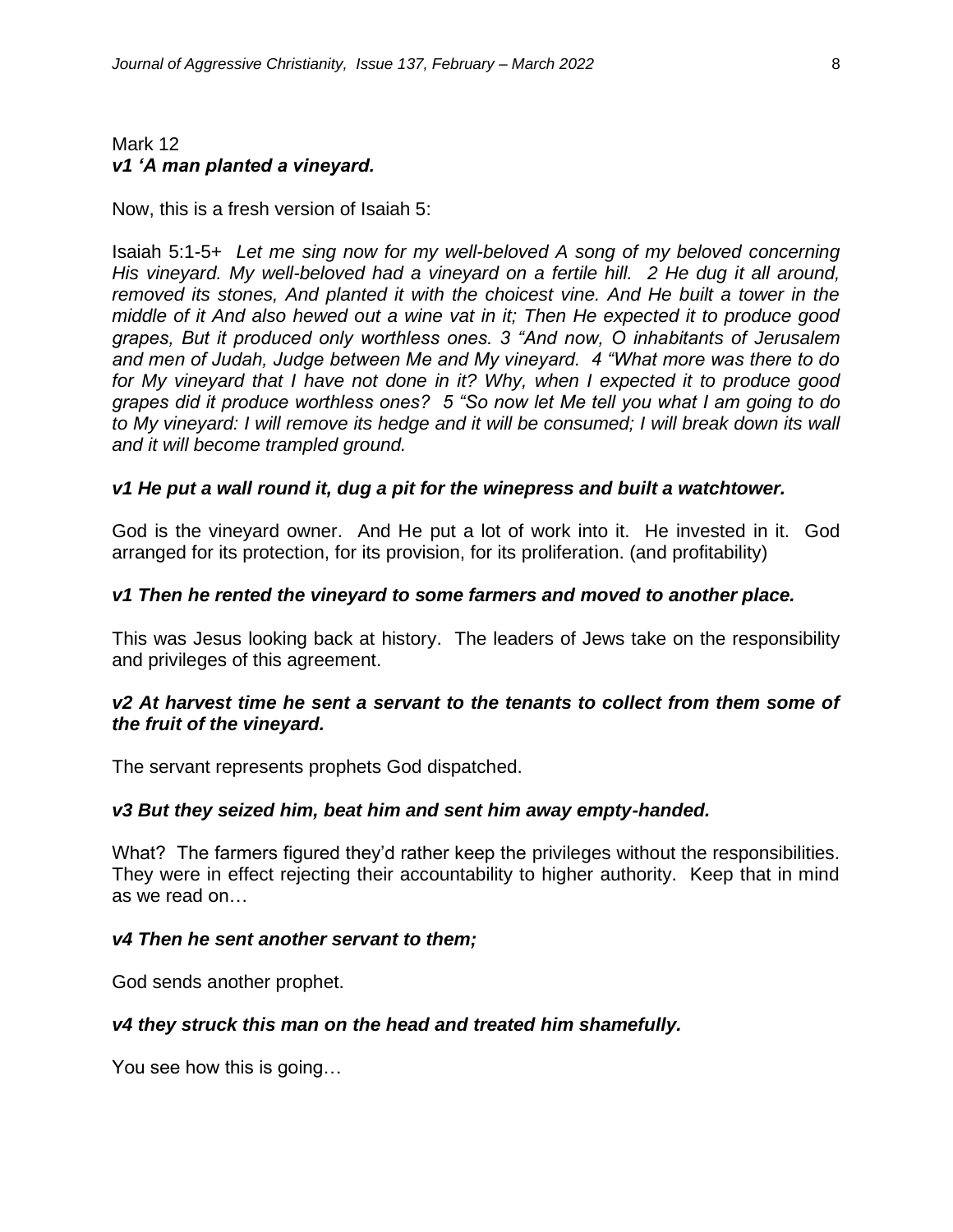#### *v5 He sent still another, and that one they killed. He sent many others; some of them they beat, others they killed.*

He sent one, He sent another, He sent a third. Then He sent MANY OTHERS. And they continually rejected the responsibility that accompanies privileges; the consistently rejected accountability to any authority.

#### *v6 'He had one left to send, a son, whom he loved. He sent him last of all, saying, "They will respect my son."*

Jesus clearly places Himself as the Son of the Father. Astounding!

1788. entrepó : to turn about, to reverence, to put to shame, Original Word: ἐντρέπω Definition: to turn about, to reverence, to put to shame

Usage: (a) I turn to confusion, put to shame, (b) mid: I reverence, regard. HELPS Wordstudies1788 entrépō (from 1722 /en, "in" and trépō, "to turn") – properly in (a state of) turning, i.e. to turn one's attention to in a riveted ("locked-in") way. This term is also used of recoiling (turning away) in shame, at times of a "wholesome shame which leads a man to consideration of his condition" (Berry).

#### *v7 'But the tenants said to one another, "This is the heir. Come, let's kill him, and the inheritance will be ours." 8 So they took him and killed him, and threw him out of the vineyard.*

God sent His Son. And the farmers killed Him. And if we step back a few yards, we can see that we'd have acted similarly.

Two takes on this strategy:

One – apparently the rules back then indicated that a few years of 'quiet' evidenced abdication of property rights. We're guessing the parable covered several years of time (MANY OTHER servants sent!). That the Son showed up suggested that the owner was dead and you can see the outline of their evil logic – kill the Son, and the property becomes theirs!

So, from this perspective, it made sense as a ruthless, cynical strategy to overthrow the proper government – the revolt against God.

Two – from our perspective today, it makes no sense at all. It's irrational. How does killing all these people end up with the farmers getting the property? Alright – hold those thoughts.

#### *v9 'What then will the owner of the vineyard do? He will come and kill those tenants and give the vineyard to others.*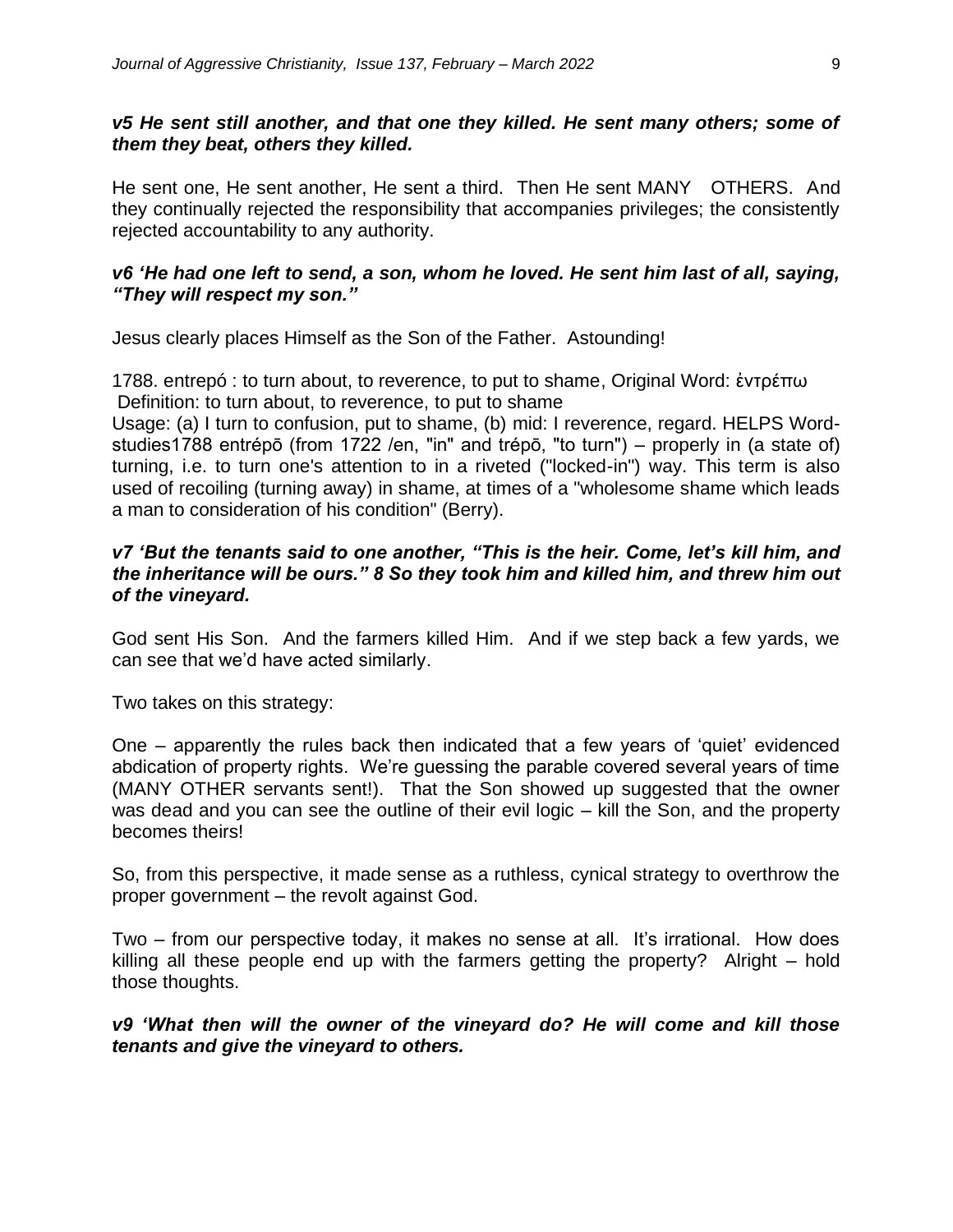Remember that this is a parable and we're not trying to line-attach every action in the parable to future prophetic action. Most of the parable is historic. But it is notable that the farmers don't end up 'winning' this war that they started.

#### *v10 Haven't you read this passage of Scripture: "The stone the builders rejected has become the cornerstone; v11 the Lord has done this, and it is marvellous in our eyes"?'*

They rejected him (ἀπεδοκίμασαν). The verb in the Greek implies that the stone was first examined and then deliberately refused. apodokimázō (from 575 /apó, "away from" and 1381 /dokimázō, "to prove, test") – properly, to cast away after thorough investigation (testing); to reject after determining something is useless (unworthy).

#### *12 Then the chief priests, the teachers of the law and the elders looked for a way to arrest him because they knew he had spoken the parable against them. But they were afraid of the crowd; so they left him and went away.*

Here's the thing. Over centuries, God has been doing whatever is necessary to draw His creation – us, back to Him. 2 Samuel 14:14 says, *"Like water spilled on the ground, which cannot be recovered, so we must die. But that is not what God desires; rather, He devises ways so that a banished person does not remain banished from Him."* And the farmers – the Jewish leaders of the past – refused to accept the ways of reconciliation that God devised.

He devises ways – one prophet, another, a third, MANY OTHERS, and ultimately HIS SON the Lord Jesus Christ! He keeps coming.

And the world keeps rejecting Him today. Maybe you're one of them. We've all been the farmer in the parable at some point in our lives. If you still are, you should be reconciled with Jesus today.

The rest of, I expect, are like the servants in the parable, sent by God to reconcile people with Him. And the rejection of the owner of the vineyard? We see it today when we're evangelizing, just like in the parable:

- some people refuse the responsibility that goes with the privileges;
- some people refuse the accountability to a higher authority than themselves;
- some people reject the truth violently;
- some people actively revolt against God;
- some people are ruthlessly cynical in their approach to Jesus;
- some people are irrational in their disobedience.

Look, if you find yourself described in any of the actions of the farmers in the parable, know that it doesn't need to end the same way for you. God has devised a way so that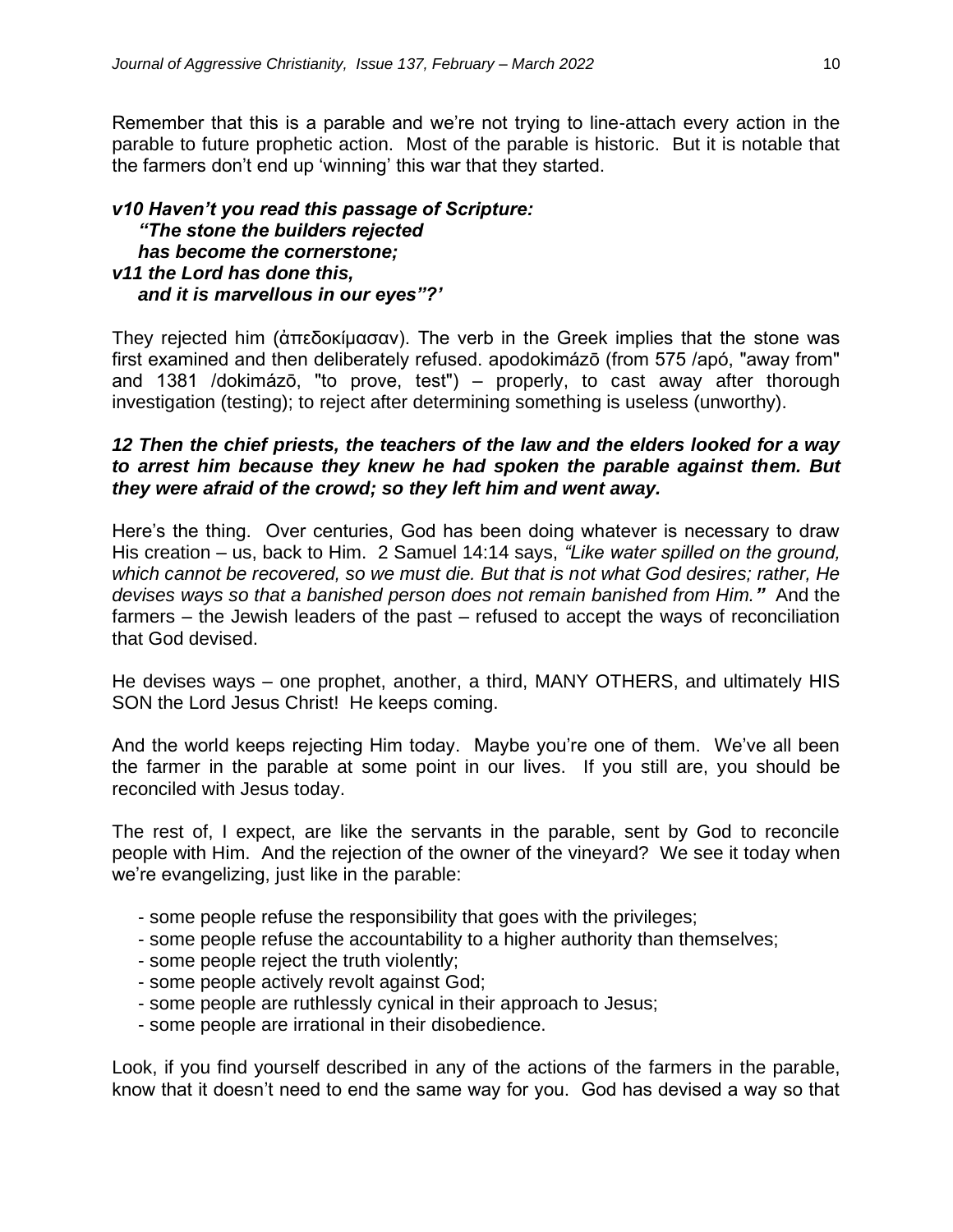you don't HAVE TO remain banished from Him. Jesus says back at the beginning of this book (Mark 1:15), *"Repent and believe."* Repent means to confess your sins, to renounce them, sure. But it also means to change the way you think. So you change the way you think,

about yourself: on one end of the spectrum, you aren't the centre of the universe; on the other, you are not a pile of garbage. God has created you – a masterpiece – with great dreams and plans for you;

About your sins: they aren't merely selfish habits; they are offences to God; they are refusal of your accountability to a higher authority; they are a refusal of your responsibilities that accompany your privileges;

And about God: God is not some mean-spirited entity. He lavishly provided the vineyard, outfitted it, created everything necessary for its prosperity. And He went into partnership with the farmers. And He exercised ridiculous patience AND persistence in devising means so that we needn't remain banished from Him.

And 'believe'. That's a strong word – like to rely, to depend, to trust.

Two verses later – Mark 1:17 - Jesus says, *"Come, follow Me."* That's the invitation for you, today. And for those of us who are Salvationists, that is the invitation we can offer to those we evangelise – follow Jesus!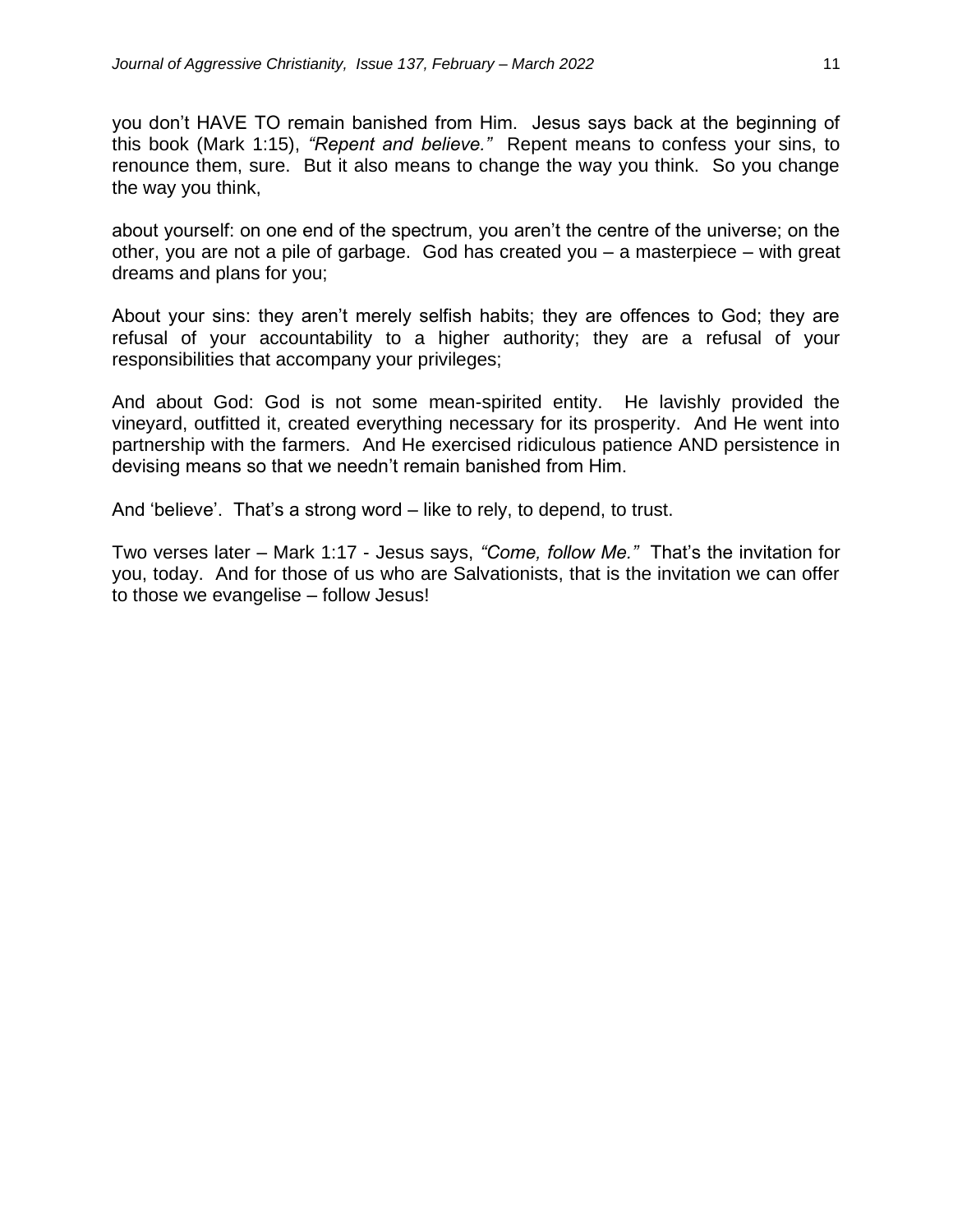## **One Another - In The Spirit**

By Major Stephen Court

Here's the text in THE VOICE: Philippians 2:1-11

*1 If you find any comfort from being in the Anointed, if His love brings you some encouragement, if you experience true companionship with the Spirit, if His tenderness and mercy fill your heart; then, brothers and sisters,* 

*2 here is one thing that would complete my joy—come together as one in mind and spirit and purpose, sharing in the same love.* 

*3 Don't let selfishness and prideful agendas take over. Embrace true humility, and lift your heads to extend love to others.* 

*4 Get beyond yourselves and protecting your own interests; be sincere, and secure your neighbors' interests first.*

*5 In other words, adopt the mind-set of Jesus the Anointed. Live with His attitude in your hearts. Remember:*

*6 Though He was in the form of God,*

 *He chose not to cling to equality with God;*

*7 But He poured Himself out to fill a vessel brand new;*

 *a servant in form*

 *and a man indeed.*

*The very likeness of humanity,*

*8 He humbled Himself, obedient to death—*

 *a merciless death on the cross!*

*9 So God raised Him up to the highest place and gave Him the name above all.*

*10 So when His name is called, every knee will bow, in heaven, on earth, and below.*

*11 And every tongue will confess*

 *"Jesus, the Anointed One, is Lord,"*

 *to the glory of God our Father!* THE VOICE

This section of Scripture seems formed based on the conditional – if VERSE 1

Then… come together

So, let's take a big picture look at this. Paul's 'if' conditional might be punctuated by His use of the phrase 'in the Spirit'. Now, that phrase shows up nine times in the New Testament (at least in the New International Version). John uses it four times, in the Book of Revelation:

*"On the Lord's Day I was in the Spirit"* (Revelation 1:10);

*"At once I was in the Spirit"* (Revelation 4:2);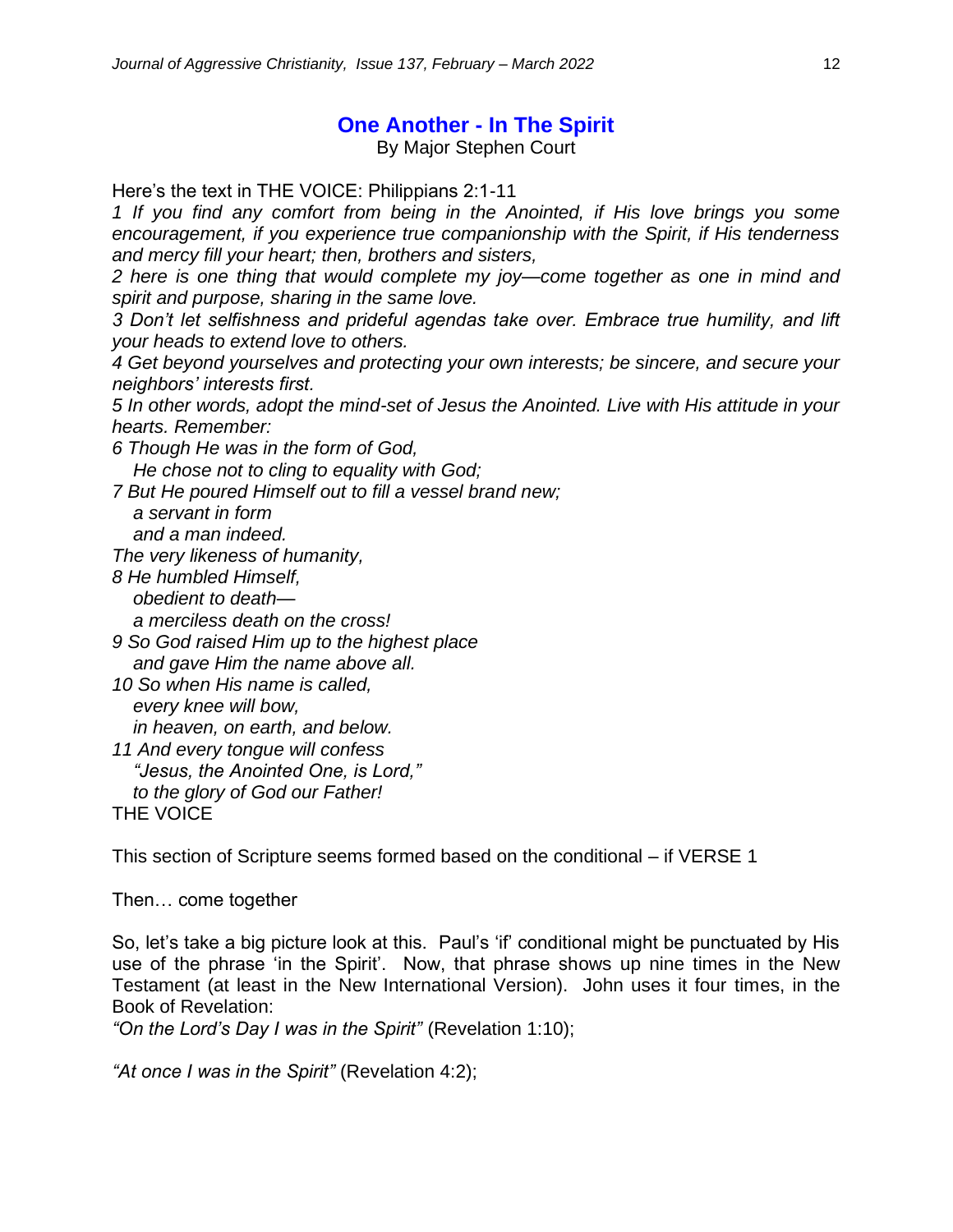*"The angel carried me away in the Spirit* (Revelation 17:3);

*"He carried me away in the Spirit"* (Revelation 21:10)…

The Revelation instances are informative as to what happens when John is in the Spirit:

Rev 1:10 - *"I was in the spirit on the Lord's day, and I heard behind me a loud voice"* 4:2 - *"At once I was in the spirit, and there in heaven stood a throne"* 17:3 *- "So he carried me away in the spirit into a wilderness, and I saw a woman"* 21:10 *- "And in the spirit he carried me away to a great, high mountain and showed me"*

And Paul uses them the other five times:

*"When you are praising God in the Spirit"* (1 Corinthians 14:16);

*"And pray in the Spirit on all occasions"* (Ephesians 6:18);

*"Any common sharing in the Spirit*" (Philippians 2:1);

*"Who also told us of your love in the Spirit"* (Colossians 1:8);

*"Made alive in the Spirit"* (1 Peter 3:18);

Let's see the condition in Philippians 2 as 'if' or 'since' or 'suppose' we are IN THE SPIRIT. So, are we 'in the Spirit'? In a May 2, 1908 letter Samuel Logan Brengle wrote to his wife in response to a letter he received from a famous salvo leader… "He agrees with me in my doctrine of the Holy Spirit, but thinks we should not mention the Holy Ghost to simple folk. He does not and then he wonders why God does not give him results such as Finney saw. He emasculates the gospel and then wonders why it is barren." – "Dearest Lily" p59.

We're talking about holiness. Holy Spirit cleansing and filling us. To be emptied of our natural inclination to act selfishly, then purified and saturated with Holy Spirit, allows us to live and walk and act and fight IN THE SPIRIT.

Individually, that's crucial.

Corporately, it is curious. Is what Brengle said of that famous leader true of us: "We emasculate the gospel and then wonder why it is barren"?

What in your life is still be to repented of, is still to be consecrated, that keeps you from including yourself in Paul's 'conditional' start to this address? Press 'pause' and deal with it now.

----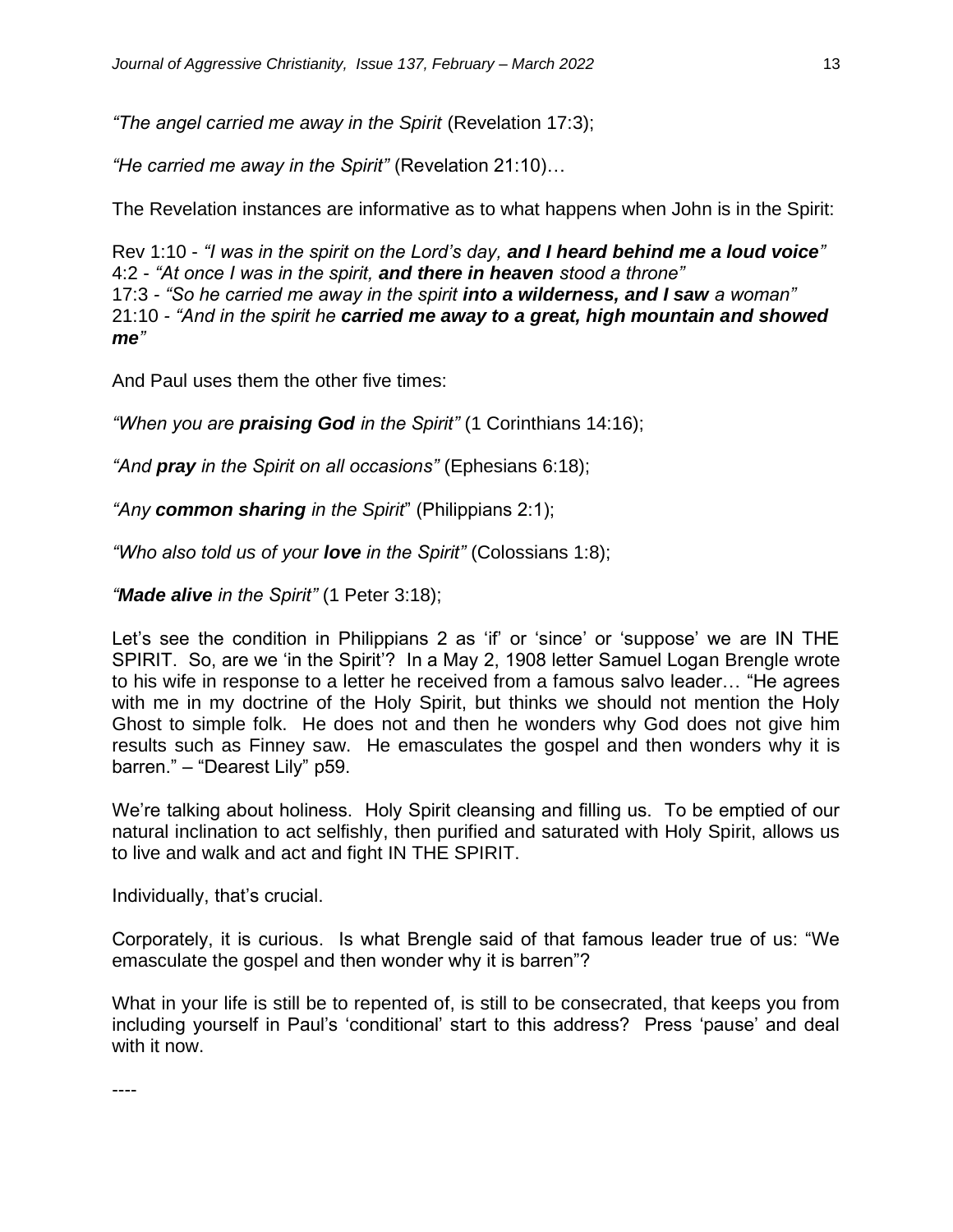That's our 'if'…

The 'then' becomes… we will come together. Now, the 'one another' phrase, occurring in some versions of verse 4, is even more popular than 'in the Spirit' in the New Testament. Winfield Bevins listed 38 'one anothers' – even more than 38 verses containing them!

- Strengthen one another: Romans 14:19
- Help one another: Hebrews 3:13; 10:24

• Encourage one another: Romans 14:19; 15:14; Colossians 3:16; 1 Thessalonians 5:11;

- Hebrews 3:13; 10:24-25
- Care for one another: Galatians 6:2
- Forgive one another: Ephesians 4:32; Colossians 3:13
- Submit to one another: Ephesians 5:21; 1 Peter 5:5
- Commit to one another: 1 John 3:16
- Build trust with one another: 1 John 1:7
- Be devoted to one another: Romans 12:10
- Be patient with one another: Ephesians 4:2; Colossians 3:13
- Be interested in one another: Philippians 2:4
- Be accountable to one another: Ephesians 5:21
- Confess to one another: James 5:16
- Live in harmony with one another: Romans 12:16
- Do not be conceited toward one another: Romans 13:8
- Do not pass judgment on one another: Romans 14:13; 15:7
- Do not slander one another: James 4:11
- Instruct one another: Romans 16:16
- Greet one another: Romans 16:16; 1 Corinthians 1:10; 2 Corinthians 13:12
- Admonish one another: Romans 5:14; Colossians 3:16
- Spur one another on toward love and good deeds: Hebrews 10:24
- Meet with one another: Hebrews 10:25
- Agree with one another: 1 Corinthians 16:20
- Be concerned for one another: Hebrews 10:24
- Be humble toward one another in love: Ephesians 4:2
- Be compassionate toward one another: Ephesians 4:32
- Do not be consumed by one another: Galatians 5:14-15
- Do not anger one another: Galatians 5:26
- Do not lie to one another: Colossians 3:9
- Do not grumble toward one another: James 5:9
- Give preference to one another: Romans 12:10
- Be at peace with one another: Romans 12:18
- Sing to one another: Ephesians 5:19
- Be of the same mind to one another: Romans 12:16; 15:5
- Comfort one another: 1 Thessalonians 4:18; 5:11
- Be kind to one another: Ephesians 4:32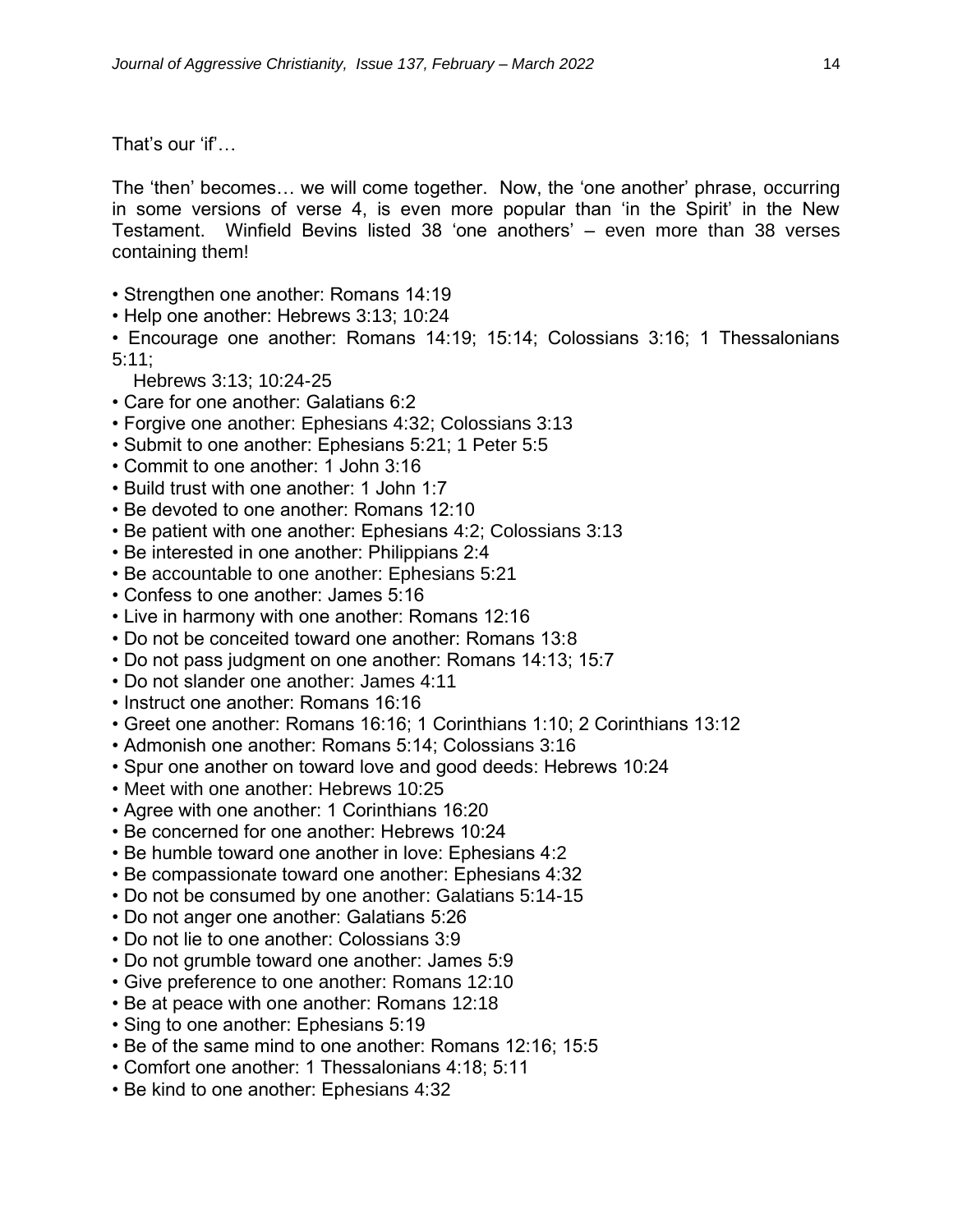• Live in peace with one another: 1 Thessalonians 5:13 • Carry one another's burdens: Galatians 6:2 Winfield Bevins MULTIPLYING DISCIPLES book

----

And there is this underlying context of 'one another'. Unity is important regardless of your end. On August 21, 1882, General William Booth, wrote, in "Union": "Unity is strength for good or for evil either in the armies of Heaven or the armies of Hell. Bound together of one heart and of one soul, we are invincible."

As we each and all fulfill the conditional – IN THE SPIRIT – we can fulfill the outcome portion of the equation – the 'then'. Our UNITY, based IN THE SPIRIT, can follow the example of Jesus and expect and even help prompt His end.

Remember His example? Seven stages of descent in verses 7 and 8 followed by seven stages of ascent in verses 9-11 culminating in *"every tongue"* confessing, *"Jesus, the Anointed One, is Lord,"* to the glory of God our Father!

It's not just in Philippians. It's also in Romans 14:11: *"As surely as I live,' says the Lord, 'every knee will bow before me; every tongue will acknowledge God."*

And Revelation 7:9: *"there before me was a great multitude that no one could count, from every nation, tribe, people and language, standing before the throne and before the Lamb."*

That's the point of the whole thing! That's the purpose of our lives! That's the DNA of our movement – to expedite 7.9 billion people choosing to bend their knees in submission to the Lord Jesus Christ, 7.9 billion people speaking 7,099 languages all declaring that Jesus Christ is Lord! It's the evangelistic mandate. And it is optimized as we live and fight IN THE SPIRIT, loving and caring and devoting ourselves TO ONE ANOTHER!

So, who's in?

Philippians 2 – The Passion Translation (TPT)

*1 Look at how much encouragement you've found in your relationship with the Anointed One! You are filled to overflowing with his comforting love. You have experienced a deepening friendship with the Holy Spirit and have felt his tender affection and mercy.*

*2 So I'm asking you, my friends, that you be joined together in perfect unity—with one heart, one passion, and united in one love. Walk together with one harmonious purpose and you will fill my heart with unbounded joy.*

*3 Be free from pride-filled opinions, for they will only harm your cherished unity. Don't allow self-promotion to hide in your hearts, but in authentic humility put others first and view others as more important than yourselves.*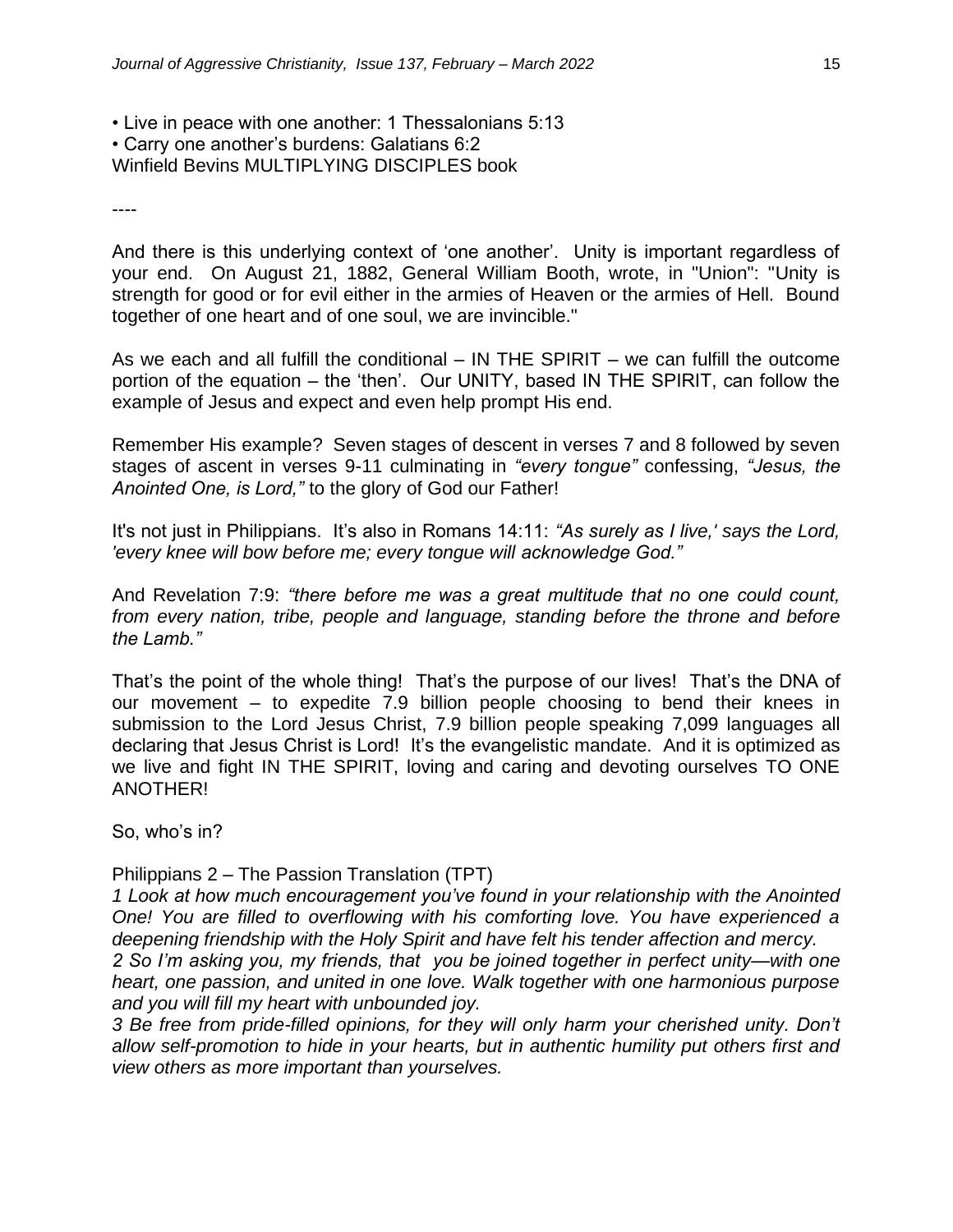*4 Abandon every display of selfishness. Possess a greater concern for what matters to others instead of your own interests.* 

*5 And consider the example that Jesus, the Anointed One, has set before us. Let his mindset become your motivation.*

#### The Example of Jesus Christ

*6 He existed in the form of God, yet he gave no thought to seizing equality with God as his supreme prize. 7 Instead he emptied himself of his outward glory by reducing himself to the form of a lowly servant. He became human! 8 He humbled himself and became vulnerable, choosing to be revealed as a man and was obedient. He was a perfect example, even in his death—a criminal's death by crucifixion!*

*9 Because of that obedience, God exalted him and multiplied his greatness! He has now been given the greatest of all names!*

*10 The authority of the name of Jesus causes every knee to bow in reverence! Everything and everyone will one day submit to this name—in the heavenly realm, in the earthly realm, and in the demonic realm.* 

*11 And every tongue will proclaim in every language: "Jesus Christ is Lord Yahweh," bringing glory and honor to God, his Father!*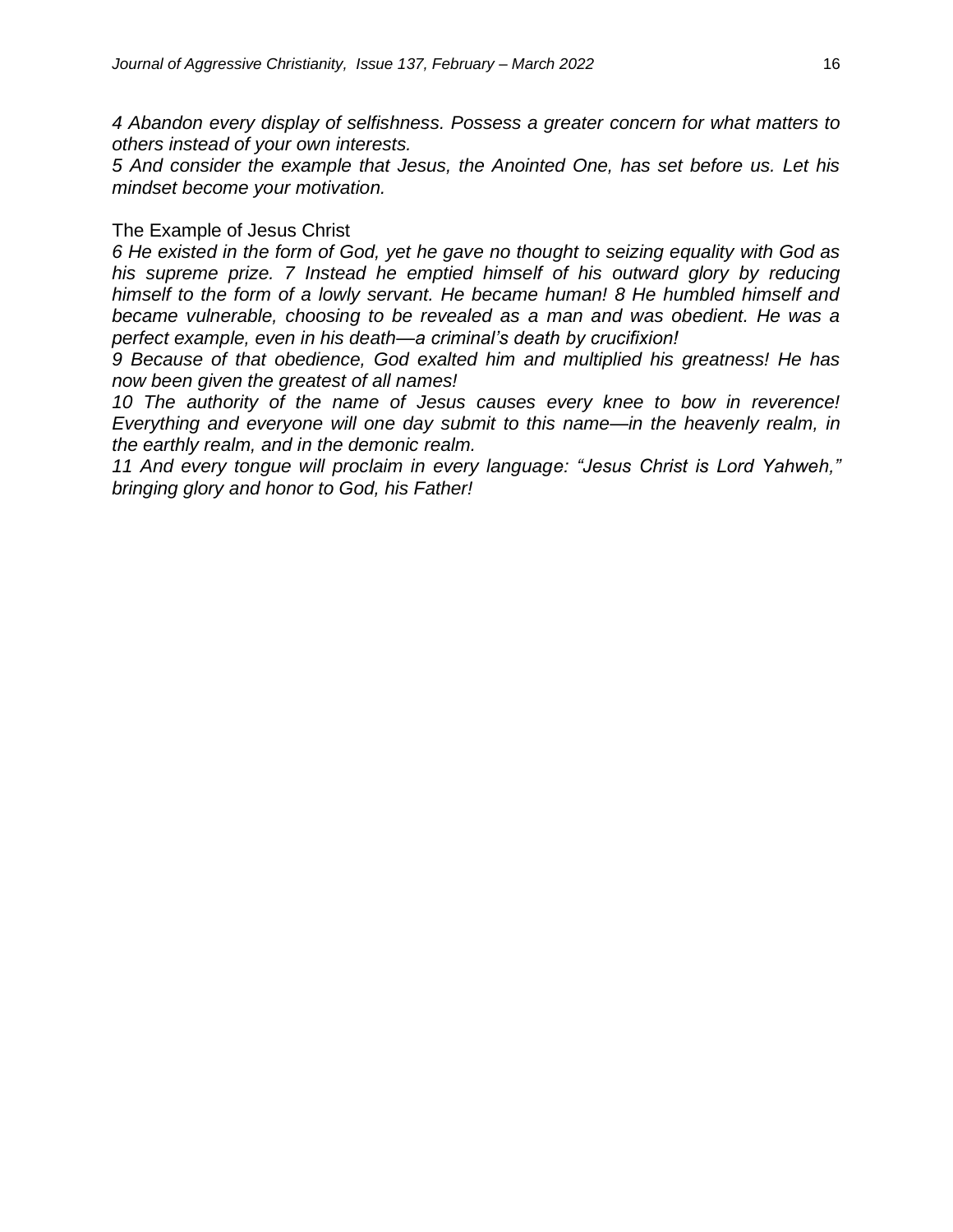#### **Jesus Has Business With It**

By Major Stephen Court

Palm Sunday Rush

what happens...

- clears temple
- teaching in the olive orchard
- last supper
- trial / crucifixion
- (resurrection)

*And He personally bore our sins in His own body on the cross, so that we might be dead to sin and be alive to all that is good. It was the suffering that He bore which has healed you.* (1 Peter 2:24 JBP);

*Remember that Christ the just suffered for us the unjust, to bring us to God. That meant the death of His body, but He came to life again in the spirit.* (1 Peter 3:18 JBP);

*Yet the proof of God's amazing love is this: that it was while we were sinners that Christ died for us.* (Romans 5:8 JBP).

viewpoints: Jesus - weeps LUKE 19: 41 "*As He approached Jerusalem and saw the city, He wept over it 42 and said, "If you, even you, had only known on this day what would bring you peacebut now it is hidden from your eyes."*

Apprentices - obey

Owners - what?

Foal

With You Feeling a little foalish? Unable? Overlooked? Unimportant?

Jesus has business with you.

It's a foal! Not a steed!

It's not what the world expected of Messiah. Jews expected Messiah to overthrow the Roman oppressors. Such a conquering general would ride in on a stallion. But Jesus?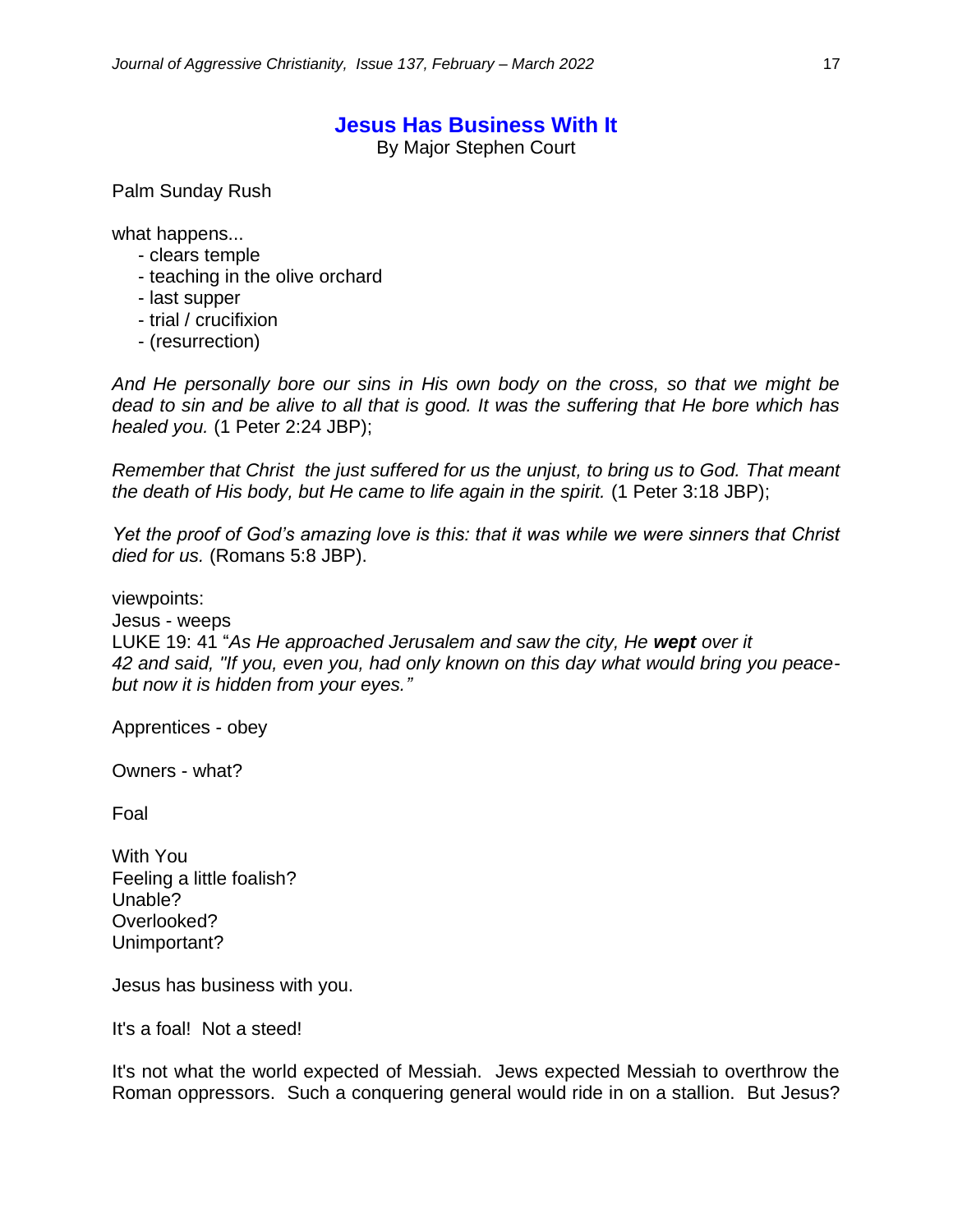on a wobbly legged foal (Zechariah 9:9 prophesied the coming of a king *"righteous and victorious, lowly and riding on a donkey, on a colt, the foal of a donkey."*).

Sidebar: donkeys are infamous for being stubborn, in not going where you want them to go when you want them to go there - NOT the kind of animal you prefer in combat!

Were you expecting a steed? A stallion? Do you think maybe, after all of these years, your dreams didn't quite turn out like you'd imagined? Jesus is looking to fulfill other dreams. He sees better ends.

Jesus has business with you.

Jesus has business with you...

WIth Yours Something you hold dear? Something vulnerable and fragile of yours? Something you treasure? Your skills / abilities / resources? Jesus has business with it.

*"Once you were alienated from God and were enemies in your minds because of your evil behavior."* Colossians 1:21

Get holy

- consecrate
- repent (thinking differently about yourself / your sin / your God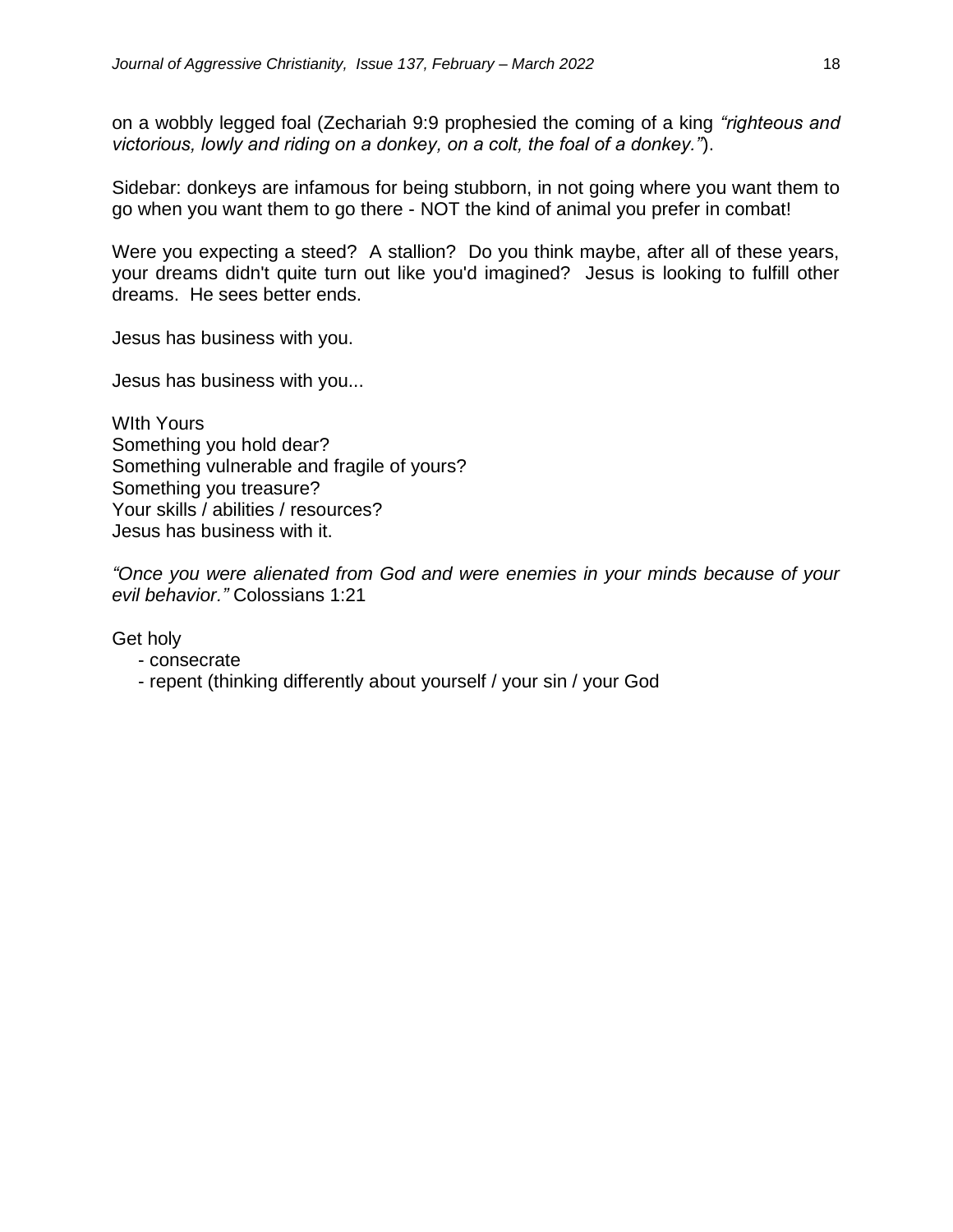#### **Holy Resurrection Day**

By Major Stephen Court

1 Corinthians 15:3-8

*3 For what I received I passed on to you as of first importance: that Christ died for our sins according to the Scriptures, 4 that he was buried, that he was raised on the third day according to the Scriptures, 5 and that he appeared to Cephas, and then to the Twelve. 6 After that, he appeared to more than five hundred of the brothers and sisters at the same time, most of whom are still living, though some have fallen asleep. 7 Then he appeared to James, then to all the apostles, 8 and last of all he appeared to me also, as to one abnormally born.*

FOUR-FOLD? - spinning off Ephesians 4:9-11

Apostle - Mary - sent one - apostle to the apostles Prophet - Jesus fulfilled 300+ TWO IN CENTILLION Evangelist - Luke 24:46-47, AND Mary Discipler - Matthew 28:18-20

#Everybody should follow Jesus.

Muslims should celebrate Resurrection Day. In the Quran, in the Sura of Maryam, #33, it says this: "And Salam (peace) be upon me the day I was born, and the day I (Jesus) die, and the day I shall be raised alive!"

Jesus is celebrating - IN THE QURAN - the day He died AND the day He is raised back to life! The Quran is unintentionally celebrating Resurrection Day. And so we invite you, if you grew up Muslim, to celebrate Jesus' resurrection with us and respond appropriately, by submitting to Jesus.

Jews should celebrate Resurrection Day. In the Hebrew Scriptures there are hundreds of prophecies about Jesus - and He fulfills them all. What are the chances that Jesus just coincidentally fulfilled only EIGHT of them? (AS BELOW)

Centillion has 303 0s. So it is 'two in centillion' chance in that it is 1 in 10\_to\_the\_power\_of\_157, roughly half - and that's just to fulfill 48 prophecies. But there are a few hundred! But even fulfilling just EIGHT of the prophecies is 1 in 10\_to\_the\_power\_of\_17 goes like this: Scientist and mathematician Peter Stoner claimed that this number of silver dollars would be enough to cover the face of the entire state of Texas two feet deep… Who in his right mind would suppose that a blindfolded man, heading out of Dallas by foot in any direction, would be able, on his very first attempt, to pick up one specifically marked silver dollar out of 100,000,000,000,000,000? Let's look at some interesting 'odds': Being struck by lightning in a year = 1 in 700,000 Being killed by lightning in a year = 1 in 2,000,000 Becoming president = or 1 in 10,000,000 A meteorite landing on your house = 1 in 180,000,000,000,000"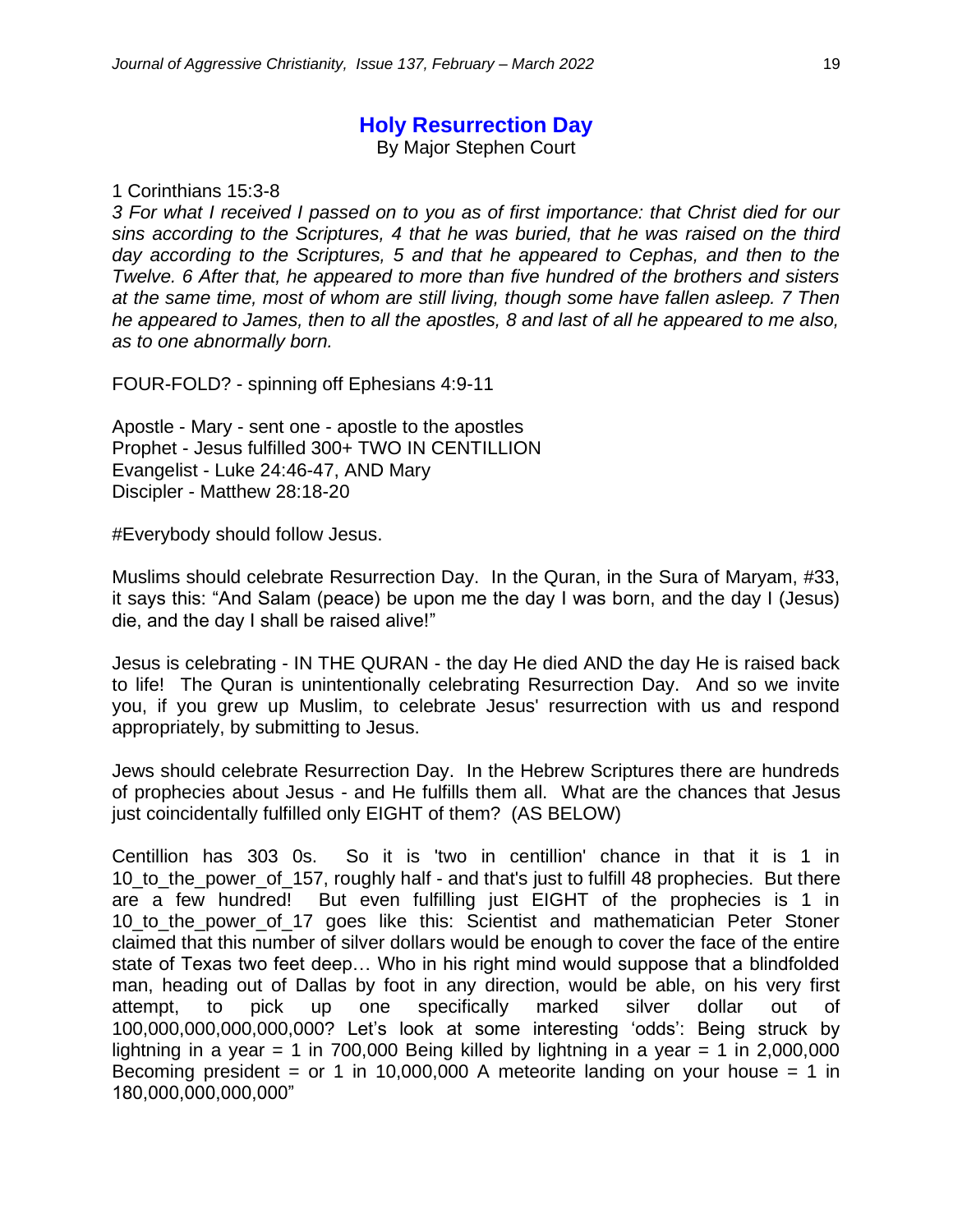Hindus should celebrate Resurrection Day. This is the emphatic exclamation mark on Jesus' claims to be the one God, and Hindus have accepted that the one god is impersonal and unknowable. All Hindus are welcome to come to know Jesus personally.

Atheists should celebrate Resurrection Day. Your intellectual horizon is only 80 or 90 years away, and yet *"God has put eternity in our hearts"* (Ecclesiastes 3:11). All atheists are invited to consider the life, love, and teaching of Jesus, along with His fulfillment of prophecies, and start a relationship with Him that lasts forever.

Ephesians 4:11 *"So Christ himself gave the apostles, the prophets, the evangelists, the pastors and teachers."*

Readings: Matthew 28:1-10, 16-20;

v1 - two Marys

v2 - earthquake as angel opens the tomb and moves the boulder

v5 - don't be afraid

v7 - the two Marys are apostles to the apostles - (by some measures the) first(?) evangelists: *"Then go quickly and tell His disciples: "He has risen from the dead and is going ahead of you into Galilee. "*

v9 - they worshipped Jesus (then in 10 He sends them!)

v10-16 - bribing the guards to cover up the miracle

v17 - they worshipped Jesus (Jesus accepted their worship)

v18-20 - Go and make disciples of all nations

Luke 24: 36-49.

v36 - Peace be with you

v44 - fulfilling prophecies

v46-47 *"This is what is written: the Messiah will suffer and rise from the dead on the third day,"*

v47 "*and repentance for the forgiveness of sins will be preached in his name to all nations, beginning at Jerusalem."*

v49 *"stay in the city until you have been clothed with power from on high."*

#### Message

1 Peter 1:3-9

*3 "Praise be to the God and Father of our Lord Jesus Christ! In his great mercy he has given us new birth into a living hope through the resurrection of Jesus Christ from the dead, 4 and into an inheritance that can never perish, spoil or fade. This inheritance is kept in heaven for you, 5 who through faith are shielded by God's power until the coming of the salvation that is ready to be revealed in the last time. 6 In all this you greatly rejoice, though now for a little while you may have had to suffer grief in all kinds of trials. 7 These have come so that the proven genuineness of your faith – of greater worth than gold, which perishes even though refined by fire – may result in praise, glory*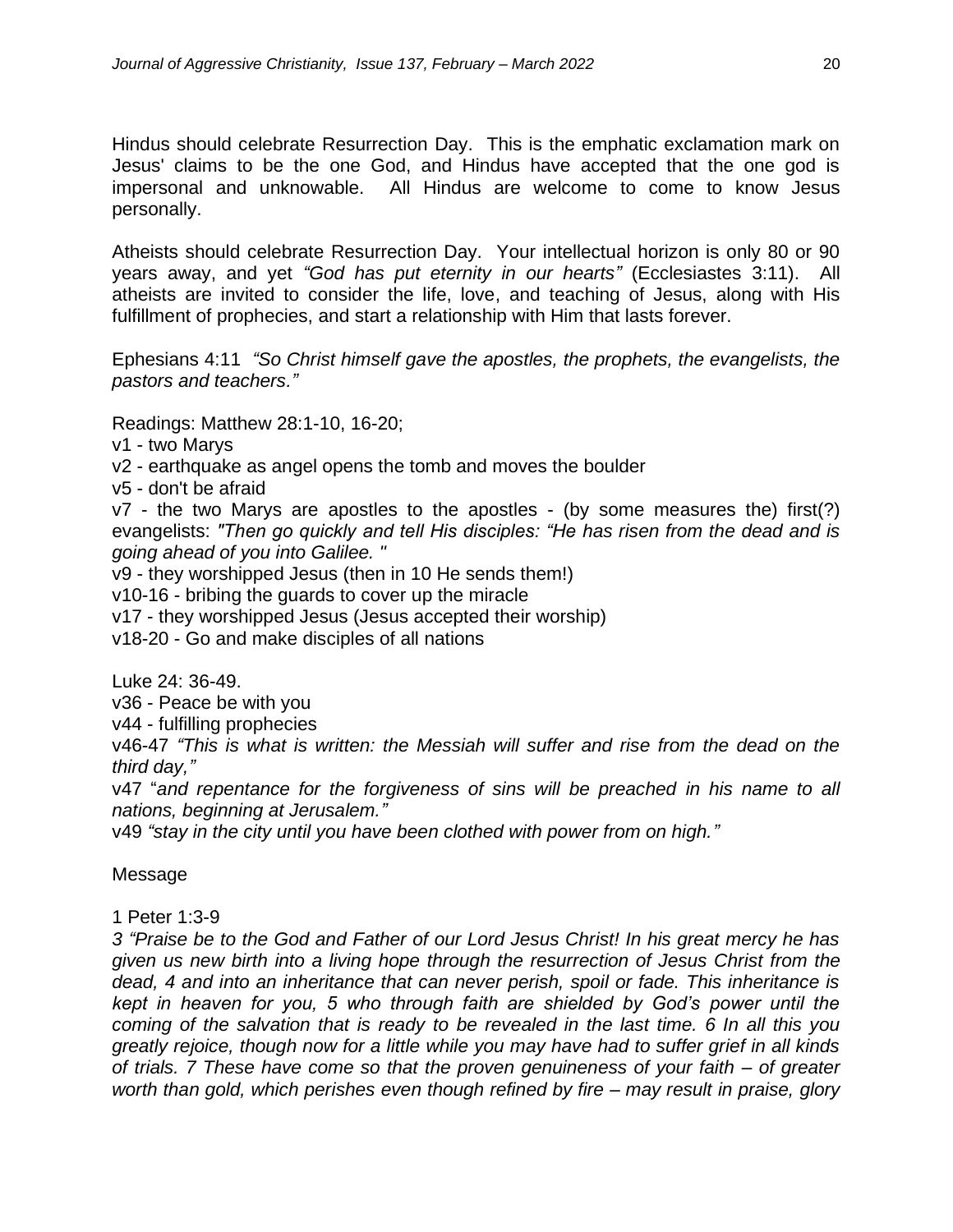*and honour when Jesus Christ is revealed. 8 Though you have not seen him, you love him; and even though you do not see him now, you believe in him and are filled with an inexpressible and glorious joy, 9 for you are receiving the end result of your faith, the salvation of your souls."*

1 Peter 3:18 *"For Christ also suffered once for sins, the righteous for the unrighteous, to bring you to God. He was put to death in the body but made alive in the Spirit."* 1 Peter 2:24 24 *"He himself bore our sins" in his body on the cross, so that we might die* 

*to sins and live for righteousness; "by his wounds you have been healed.""*

1 Peter 1:3-9 BNT Celebrating In Ecstasy

*3 Let's celebrate our God, praising, namely, Father and Sovereign Jesus Christ, who, daily in profuse covenant-loyalty, regenerated us to confidently, dependently live, saturated in Jesus Christ's revivification from corpse.[1]*

*4 God assigns a portion that can't corrode, doesn't degrade, won't wilt, preserved for us in heaven.[2]*

*5 God efficaciously keeps watch like a military sentinel, energy saturating those who act on their convictions in God's rescue that delivers 'the reliant' out of destruction and into His safety, standing by to be manifest, finally, when everything comes to a head, at the suitable moment.[3]*

*6 You are leaping and jumping and celebrating in ecstasy even though, in the moment, a slight season, as inexorable, you writhe in profound, vexing, emotional agony through assorted calamities[4]*

*7 for this expressed purpose: this testing you are enduring will find your actions on convictions genuine – of greater value than a golden ornament, which can be destroyed even having been examined in the flames – and you'll find that people commend those worthy actions on convictions that evoke such good opinion whenever Jesus Christ is manifested.[5]*

*8 You haven't seen Him but you esteem Him; you can't see Him right now but you are persuaded by Him, so glad you are leaping and jumping and celebrating in an awareness of God's favour – the inexpressible, the substantial weight of it all.[6]*

*9 This provides the principal aim of your actions on convictions- God rescuing you from destruction into His safety, preserving your distinct identity, your very lives.[7]*

\_\_\_\_\_\_\_\_\_\_\_\_\_\_\_\_\_\_\_\_\_\_\_\_\_\_\_\_\_\_\_\_\_\_\_\_\_\_\_\_

<sup>[1]</sup> eulogetos = well spoken of; Strong's – worthy of praise; HELPS – speak well of, celebrate by praising (celebrate… praising); kai = and, even, also; Strong's – namely; HELPS – indeed (namely); kuriou = lord, master (Sovereign); kata = down, against, according to; Strong's – throughout, during among, daily, day-by-day, by way of; HELPS - down from (daily); polu = much, many; Strong's – often; HELPS – multitudinous, plenteous (profuse); eleos = mercy, pity, compassion; HELPS – loyalty to God's covenant (covenant-loyalty); anagennesas = to beget again; HELPS – born again, born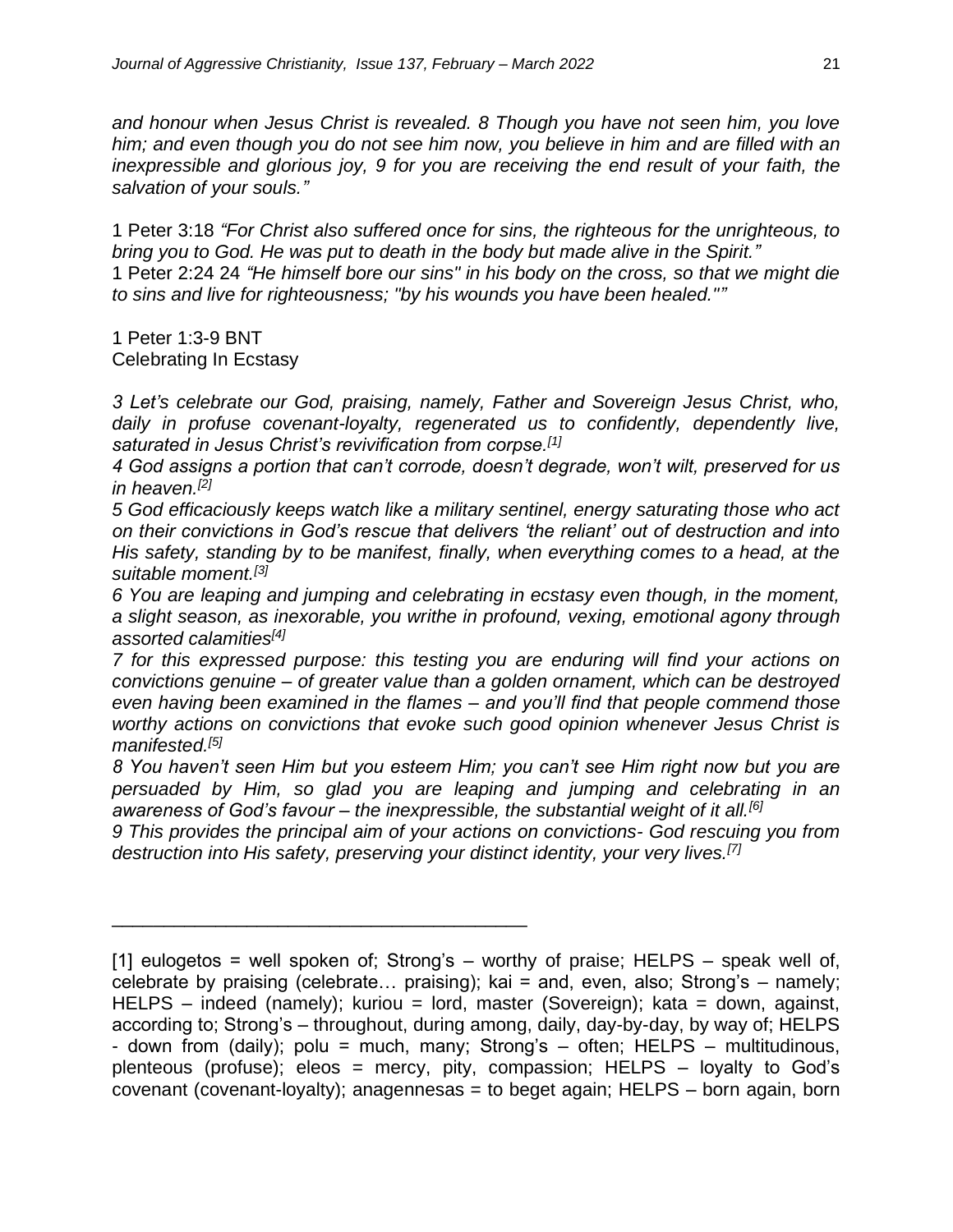from on high (regenerated); zosan = to live (live); elpida = expectation, hope; Strong's  $$ trust, confidence (confidently, dependently);  $di =$  though, on account of, because of; Strong's – throughout, for the sake of; HELPS – across, back and forth to go all the way through, successfully across, thoroughly (saturated); anastaseos = a standing up; Strong's – a raising up, resurrection (revivification); nekron = dead; Strong's – lifeless, corpse, mortal; HELPS – what lacks life (corpse)

[2] kleronomian = an inheritance; Strong's – heritage; HELPS – portion God assigns (God assigns a portion); aphtharton = undecaying (can't corrode); amianton = undefiled; Strong's – untainted, free from contamination; HELPS – untinted, unstained, undefiled because unstained (degrade); amaranton = unfading; Strong's  $-$  enduring; HELPS  $$ what will not fade, imperishable (won't wilt); teteremenen = to watch over, to guard; Strong's – keep, observe; HELPS – maintain, preserve, spiritually guard, keep intact (preserved); ouranois = heaven; Strong's – the atmosphere, the sky (heaven)

[3] phrouroumenous = to guard; Strong's – keep as by a military guard; HELPS – guard / keep watch like a military sentinel (keeps watch like a military sentinel); dunamei = power, strength, might; Strong's – marvelous works, force, ability, efficacy, energe; HELPS – ability to perform (efficiaciously… energy); dia = through, on account of, because of; Strong's – throughout; HELPS – across, back and forth to go all the way through, successfully across; thoroughly (saturating); pisteos = faith, faithfulness; persuasion, credence, moral conviction (act on their convictions); soterian  $=$ deliverance, salvation; Strong's – welfare, prosperity, preservation, safety; HELPS – God's rescue which delivers believers out of destruction and into His safety (God's rescue of 'the reliant' out of destruction and into His safety); etoimen = prepared; Strong's – ready; HELPS – standing by (standing by); apokaluphthenai = to uncover, reveal; Strong's – bring to light; HELPS – revealing what is hidden, make plain, manifest (manifest); eschaton = last, extreme; Strong's  $-$  finally, till the end (finally); kairo = time, season; Strong's – fitting season, opportunity, occasion; HELPS – referring to things coming to a head to take full-advantage of; the suitable time, the right moment, favourable moment (when everything comes to a head, at the suitable moment)

[4] agalliasthe = to exult, rejoice greatly; Strong's – full of joy; HELPS – properly, getting so glad one jumps [leaps, from definition] in celebration, to boast because so experientially joyful (leaping and jumping and celebrating in ecstasy); arti = just now; Strong's – at this moment, now; HELPS – here-and-now, exactly now, in the immediate moment (in the moment); oligon = few, small, little; Strong's  $-$  light, slight (slight season); ei = if, whether, that, forasmuch, as (as); deon = that which is needful; Strong's - necessary (inexorable- impossible to stop or prevent); lupethentes = to distress, to grieve; Strong's – vex; HELPS – severe sorrow, experience deep, emotional pain, is used of the pain of childbirth (writhe in profound, emotional, vexing agony); poikilois = many coloured; Strong's – diverse, various; HELPS – manifold, diversified (assorted); peirasmois = an experiment, trial, temptation; Strong's – probation, calamity, affliction (calamities)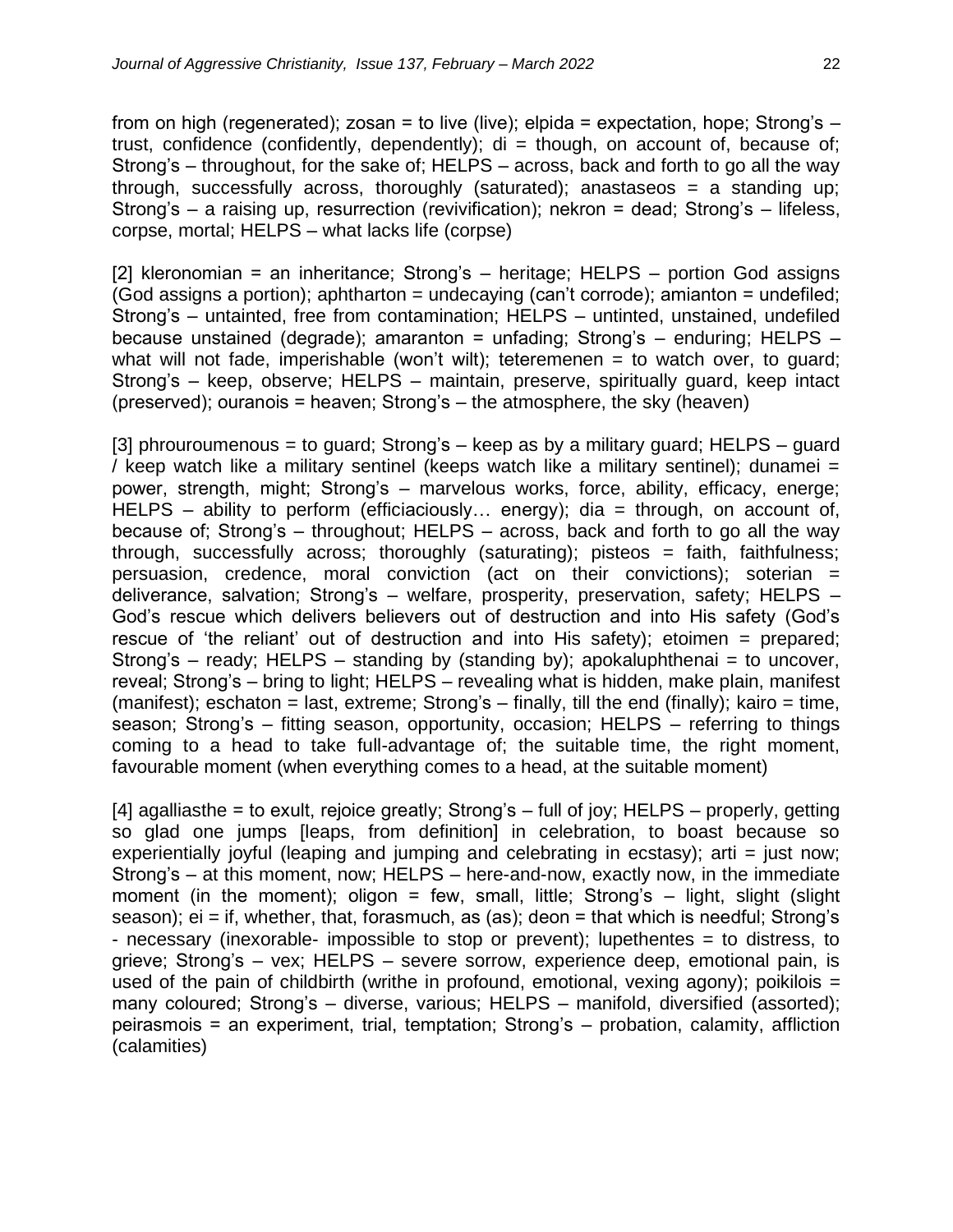[5] ina = so that, in order that;  $HELPS -$  the semantically marked way of expressing purpose in Greek (for this expressed purpose); dokimion = a testing; Strong's – trial, what is genuine; HELPS – what is found approved / genuine after testing (testing... find… genuine); pisteos = faith, faithfulness; credence, persuasion, moral conviction (acting on convictions); polutimoteron = very precious; Strong's  $-$  of great value, very costly (); chrusiou = very precious; Strong's – piece of gold, golden ornament (golden ornament); apollumenou = to destroy, destroy utterly; Strong's – kill, destroy; HELPS – cutting off entirely (destroyed); de = but, and, now; HELPS – moreover, indeed now, on top of this, next (even); dokimazomenou = to test; Strong's - examine (examined); puros = fire; Strong's – trials, lightning (flames); eurethe = to find; Strong's – learn, discover, especially after searching (find); epainon = praise; Strong's – commendation, approval; HELPS – accurate acknowledgement (commend); doxan = opinion; Strong's – glory, renown, honour, splendor; HELPS – conveys God's infinite, intrinsic sorth / substance / essence; what evokes good opinion (evoke such good opinion); timen = a valuing, a price; Strong's – honour; HELPS – perceived honour, worth, what has value in the eyes of the beholder (worthy); apokalupsei = an uncovering; Strong's  $-$  unveiling, revealing, revelation; HELPS – particular manifestation (manifested)

[6] idontes = to see, perceive, attend to; Strong's – look upon, experience, discern, beware (seen, see); agapate = to love; Strong's – take pleasure in, long for, esteem; HELPS - prefer (esteem); arti = just now; Strong's – now, at this moment; HELPS – here and now, exactly now, in the immediate present (right now); pisteuontes  $=$  to believe, entrust; Strong's – have faith in, am entrusted with; HELPS - persuading oneself (persuaded by); agalliate = to exult, rejoice, greatly; Strong's  $-$  full of joy; HELPS  $$ getting so glad one jumps in celebration, boast because so experientially joyful (so glad you are leaping and jumping and celebrating); chara = joy, delight; Strong's – gladness; HELPS - awareness of God's grace / favour / joy (an awareness of God's favour); aneklaleto = unspeakable;  $HELPS -$  unable to fully describe or report, unutterable, inexpressible (inexpressible); dedoxasmene = to render or esteem glorious; Strong's – honour, bestow glory on; HELPS – to ascribe weight by recognizing real substance / value (substantial weight of it all)

[7] komizomenoi = to bear, carry; provide for; Strong's  $-$  receive, recover, convey (providing); telos = an end, a toll; Strong's  $-$  principal end, aim, purpose, tax, event, issue; HELPS – consummation, end-goal, closure with all its results (principal aim); pisteos = faith, faithfulness; persuasion, credence, moral conviction (actions on convictions); soterian = deliverance, salvation; Strong's – welfare, prosperity, preservation, safety; HELPS – God's rescue which delivers believers out of destruction and into His safety (God rescuing you from destruction and into His safety); psuchon = breath, soul; Strong's – life, self; HELPS – distinct identity, unique personhood, individual personality (distinct identity, your very lives)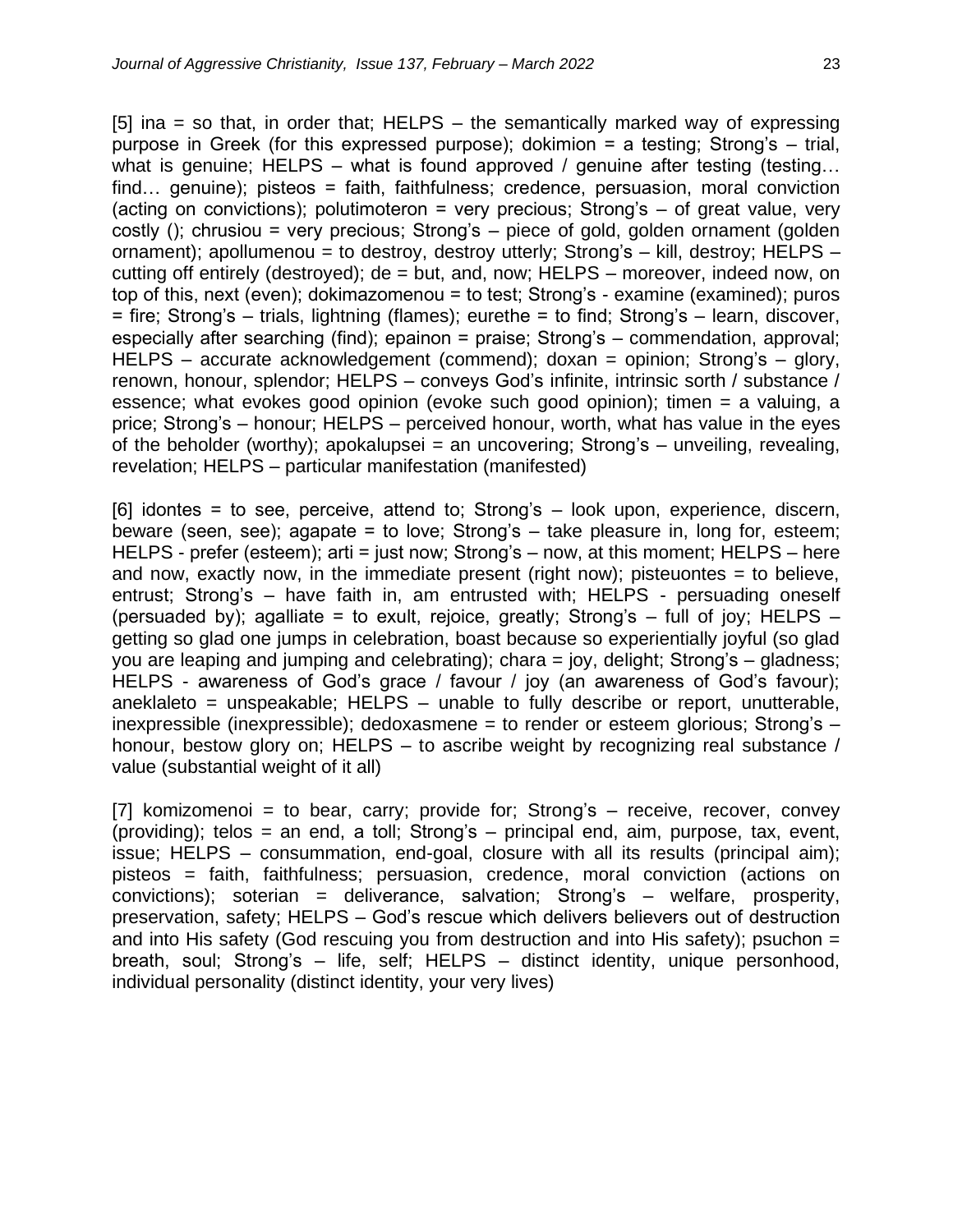#### **On The Witness Stand**

By Major Stephen Court

Acts 26:9-29 *13 "About noon, King Agrippa, as I was on the road, I saw a light from heaven, brighter than the sun, blazing around me and my companions. 14 We all fell to the ground…"*

This is so big a story that Paul doesn't even mention that he was also blinded by that blazing bright light! Paul being blinded was not important enough to include.

Now, last week we celebrated Epiphany, right following Orthodox Christmas. And those shepherds experienced something only Paul and his companions also experienced.

"the glory of the Lord shone around them."

'glory'? Greek - *'doxa'*: "opinion; – honor, renown, unspoken manifestation of God, splendor; – corresponds to the OT word *kabo* – to be heavy; conveys God's infinite, intrinsic worth / substance / essence."

And 'shone around'? That word *'perilampó'* appears twice in NT – Luke 2:17 and HERE, Acts 26:13. In Paul's telling, *"a light from heaven brighter than the sun shone down on me and my companions."*

So, we're talking variously of God's splendor from heaven, God's intrinsic essence drenching them in blinding light, or the unspoken manifestation of God brighter than the sun, shining around them.

No wonder they fell to the ground!

Hold That Thought Now, let's follow Paul through his testimony...

*15 "Then I asked, "Who are you, Lord?"*

He inquires – are we curious about God? Are we intrigued by His ways? Do we want to know the Lord?

And are we ready for Jesus' answer? Or are we comfortable with status quo?

#### *I AM*

Sidebar: **I AM**, context is key.

**I AM** is English for Yahweh (or Jehovah), which shows up in Genesis 2:4 for the first of several thousand occurrences. This is the account of when the Lord God made the earth and the heavens.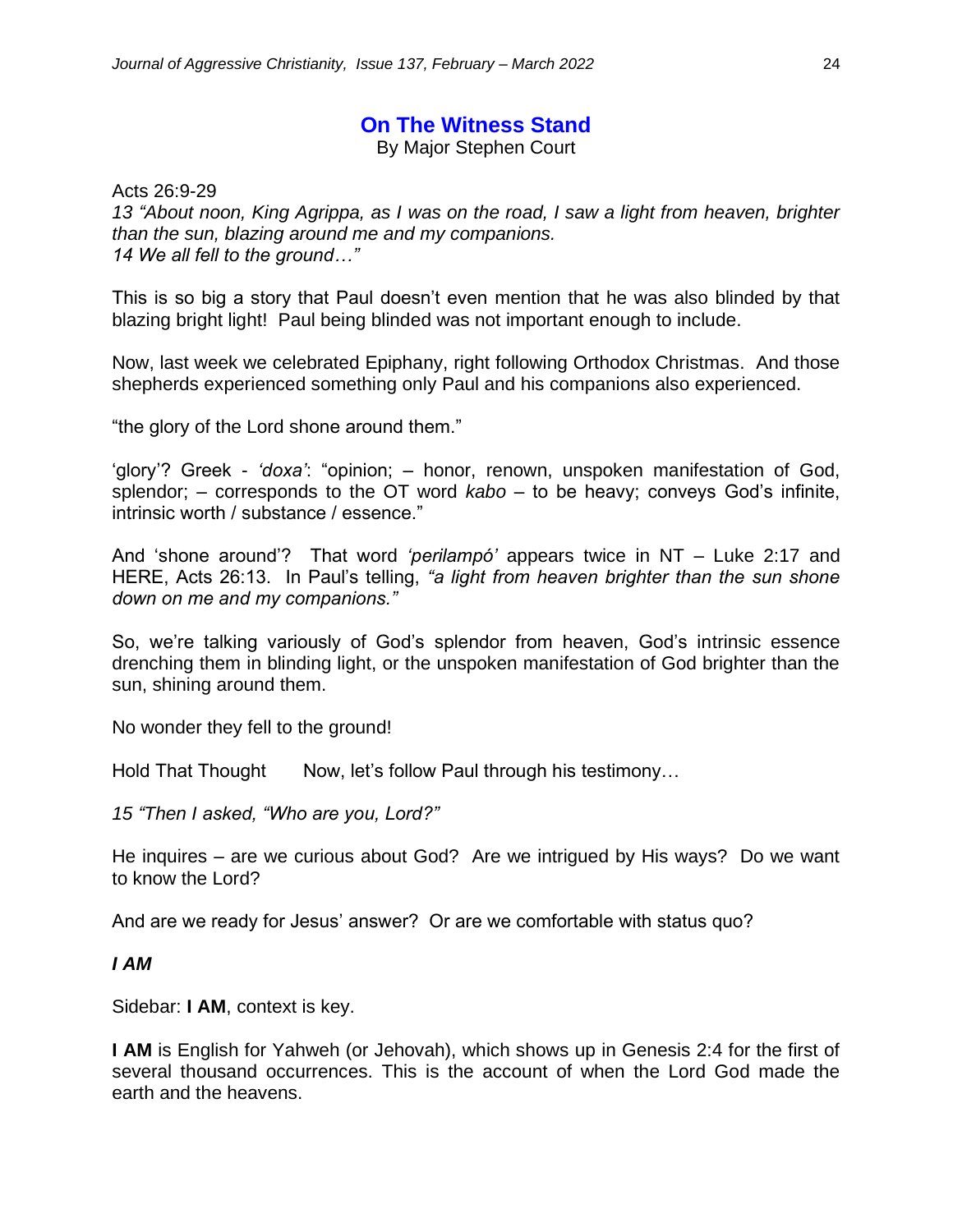It is the way God identified himself in his conversation with Moses at the burning bush (Exodus 3:14): *"God said to Moses, 'I am who I am. This is what you are to say to the Israelites: 'I AM has sent me to you.'"*

God is the self-existent one. That is, he wasn't born, he didn't depend on someone or anything to create or bear him. He doesn't, in the present, either. He is the eternal 'now'. Yahweh is an extremely holy name for devout Jews. They won't speak the name aloud. They won't write it out completely. They typically replace it with an alternative name for God.

This reverence for this name of God carried itself into the Christian translation of the Hebrew Scriptures in which some versions substitute for Yahweh with the word 'LORD' in capital letters. (YHWH cap/ NYC airport)

What's the relationship Jesus had with **I AM**. Knowing that this was a loaded term, and sometimes used as a common pronoun, Jesus applied it to himself frequently. It was a dog whistle that he knew all observant Jews would immediately associate with the most high God.

Can you give me an example of Jesus blowing this dog whistle?

\* **I AM** the bread of life (John 6:35). *"Then Jesus declared, "I AM the bread of life. Whoever comes to me will never go hungry."*

How did people respond? John 6:41: *"At this the Jews there began to grumble about him."*

\* **I AM** the light of the world (John 8:12). Here, Jesus identifies himself as Yahweh, who will illuminate every step of our lives (*"When Jesus spoke again to the people, he said, "I AM the light of the world. Whoever follows me will never walk in darkness, but will have the light of life."')* 

'The Pharisees challenged him, John 8:13*: "Here you are, appearing as your own witness; your testimony is not valid."'* 

\* **I AM** the gate (John 10:9). Here, Jesus identifies as Yahweh, the way to rescue from every threat and harm (*"I AM the gate; whoever enters through me will be saved. They will come in and go out, and find pasture."*)

\* **I AM** the good shepherd (John 10:11). Here, Jesus identifies as Yahweh, the good shepherd who will die for his flock ("*I AM the good shepherd. The good shepherd lays down his life for the sheep."*)

How did the crowds hear these fantastic assertions? John 10:19-21: *"The Jews who heard these words were again divided. Many of them said, "He is demon-possessed*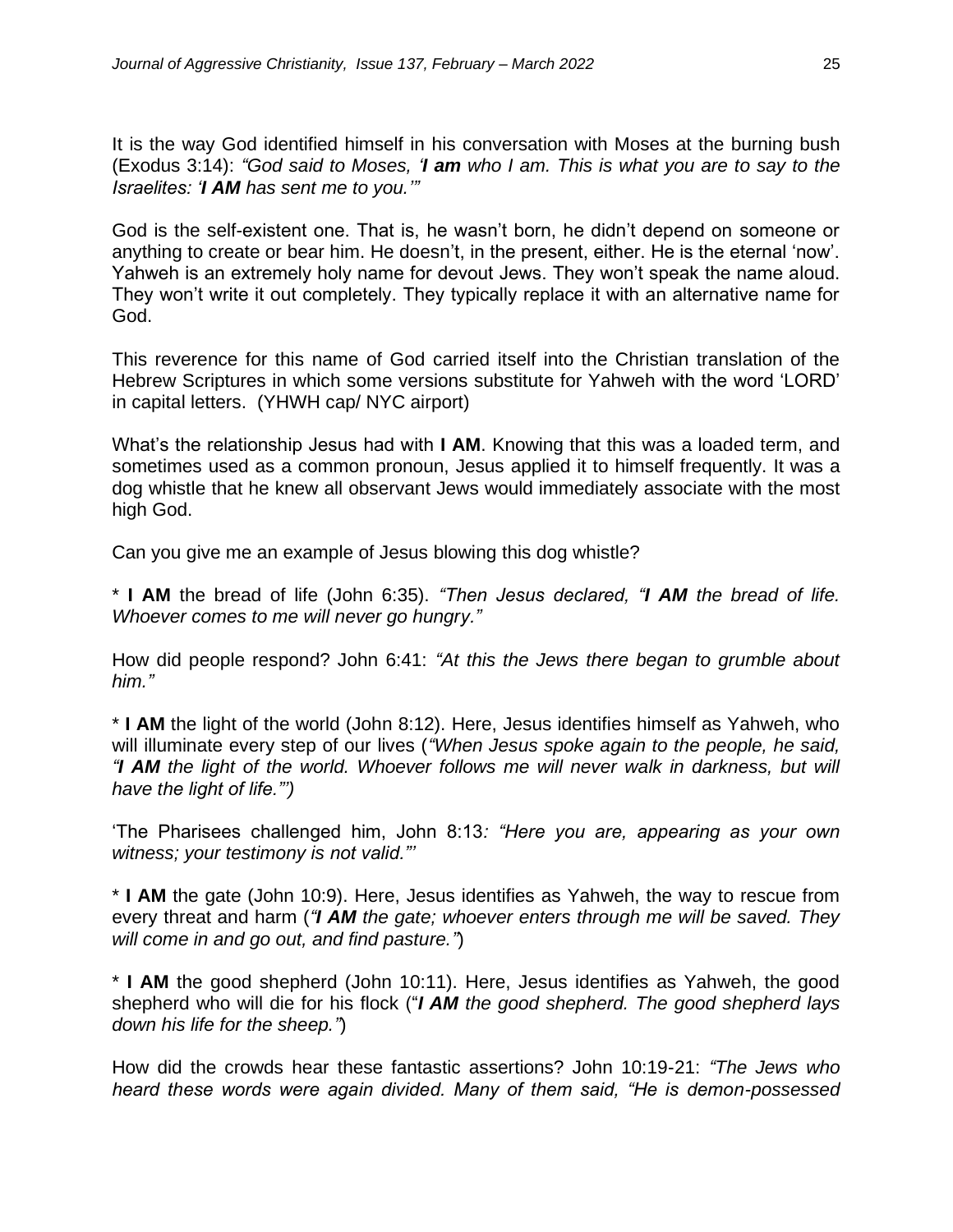*and raving mad. Why listen to him?" But others said, "These are not the sayings of a man possessed by a demon. Can a demon open the eyes of the blind?"'* 

\* **I AM** the resurrection and the life (John 11:25). Here, Jesus identifies as Yahweh, who gives eternal life ('**I AM** the resurrection and the life. The one who believes in me will live, even though they die…)

Chat with Martha at her brother's funeral. She responds faithfully to this new orthodoxy, but her sister Mary basically blames Jesus for their brother's death: "*Lord, if you had been here, my brother would not have died"* (John 11:32b).

\* **I AM** the way, and the truth, and the life (John 14:6). Here, Jesus identifies as Yahweh, means of understanding and experiencing God ("Jesus answered, *'I AM the way and the truth and the life. No-one comes to the Father except through me.'"*)

Now, some critics get tripped up here, noting that Jesus seems to distinguish between himself and God the Father. They aren't the first to notice this. On the spot, his disciple Philip chimed in, *"Lord, show us the Father…"* (v. 8). But watch this… Jesus replied, *"Anyone who has seen me has seen the Father"* (v. 9).

\* **I AM** the true vine (John 15:1). *("I AM the true vine, and my Father is the gardener.")* Now, remember, anyone who has seen Jesus has seen the Father (John 14:9).

And Jesus anticipates that the world will hate him and his disciples, to whom he is speaking (vv. 18–23).

All of these are dog whistles by which Jesus is making claims to be Yahweh, but in such a way that it might not be politically expedient for those most offended by them to act rashly. But the other famous **I AM** from Jesus goes over the top, crossing that line.

Later in John 8, The crowd infers from Jesus' promise that he can set them free (v. 32), that he is calling them slaves (they were at best a vassal state of Rome [Israel was formally oppressed in the empire], and historically [Egypt, Babylon]). And they deny it! (v. 33).

But Jesus spiritualises their denial, and accuses them of being slaves to sin (v. 34). Then the crowd infers that Jesus is calling them illegitimate children (v. 41). Jesus ratchets things up with this: *"You belong to your father, the devil"* (v. 44). The crowd's rebuttal? *"You are a Samaritan and demon-possessed"* (v. 48).

Finally, this: *'Your father Abraham rejoiced at the thought of seeing my day; he saw it and was glad'* (v. 56). *"You are not yet fifty years old,' they said to him, 'and you have seen Abraham!"* (v. 57). *"Very truly I tell you,' Jesus answered, 'before Abraham was born, I AM!"* (v. 58).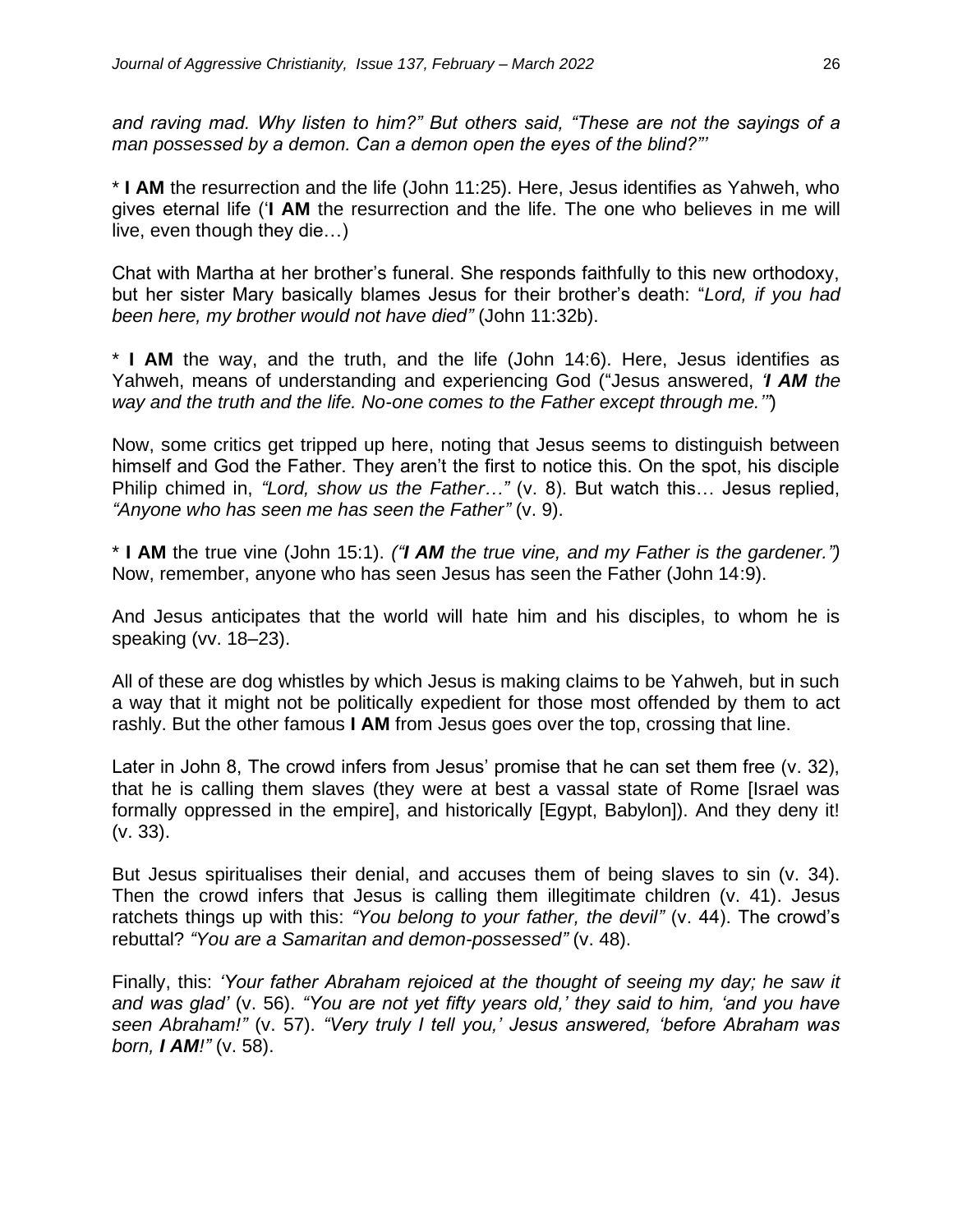Jesus puts away the dog whistle! He blatantly makes the claim, in the context of eternal existence and superiority over the father of their religion, to be Yahweh. Even if this is not enough to convince you, the reaction of the religious crowd should do the trick: *"At this, they picked up stones to stone him"* (v. 59).

*16 "Now get up and stand on your feet."* 

Up and ready to go; not slacking on the couch; not holding theological positions but holding battle positions. Orthodoxy without Orthopraxy makes us theological couch potatoes.

*16 … "I have appeared to you"* 

Jesus' revelation. Friends of mine taught me back in the day that nothing spiritual is learned except by revelation. LORD, REVEAL YOURSELF TO US!

*16 …."I … appoint you as a servant and as a witness of what you have seen and will see of me."*

God has appointed each of us in specific places and roles and though it might be overgeneralizing, it might be helpful to see whatever He has appointed us to INCLUDES us being His servant and witness.

Sending you to them

A sent one is an apostle. We are apostolic as we obey Jesus' sending.

18 "to open their eyes and turn them from darkness to light, and from the power of *Satan to God,"*

Powerful / transformative vocation for each of us. We are partnering with Jesus to see people lives regenerated!

WHY? so that they may receive forgiveness of sins

Evangelism toward salvation – we are not just about a witness or evangelizing, but, especially as Salvationists, we are about successful evangelism, seeing people RECEIVE FORGIVENESS OF SINS!

*and* 

*"A place among those who are sanctified by faith in me."*

Exhortation toward holiness – and, again, we Salvationists KNOW that you can't keep it up all in your own power. We each need to know Holy Spirit filling. And we aim at seeing all of these people also experience holiness in their lives.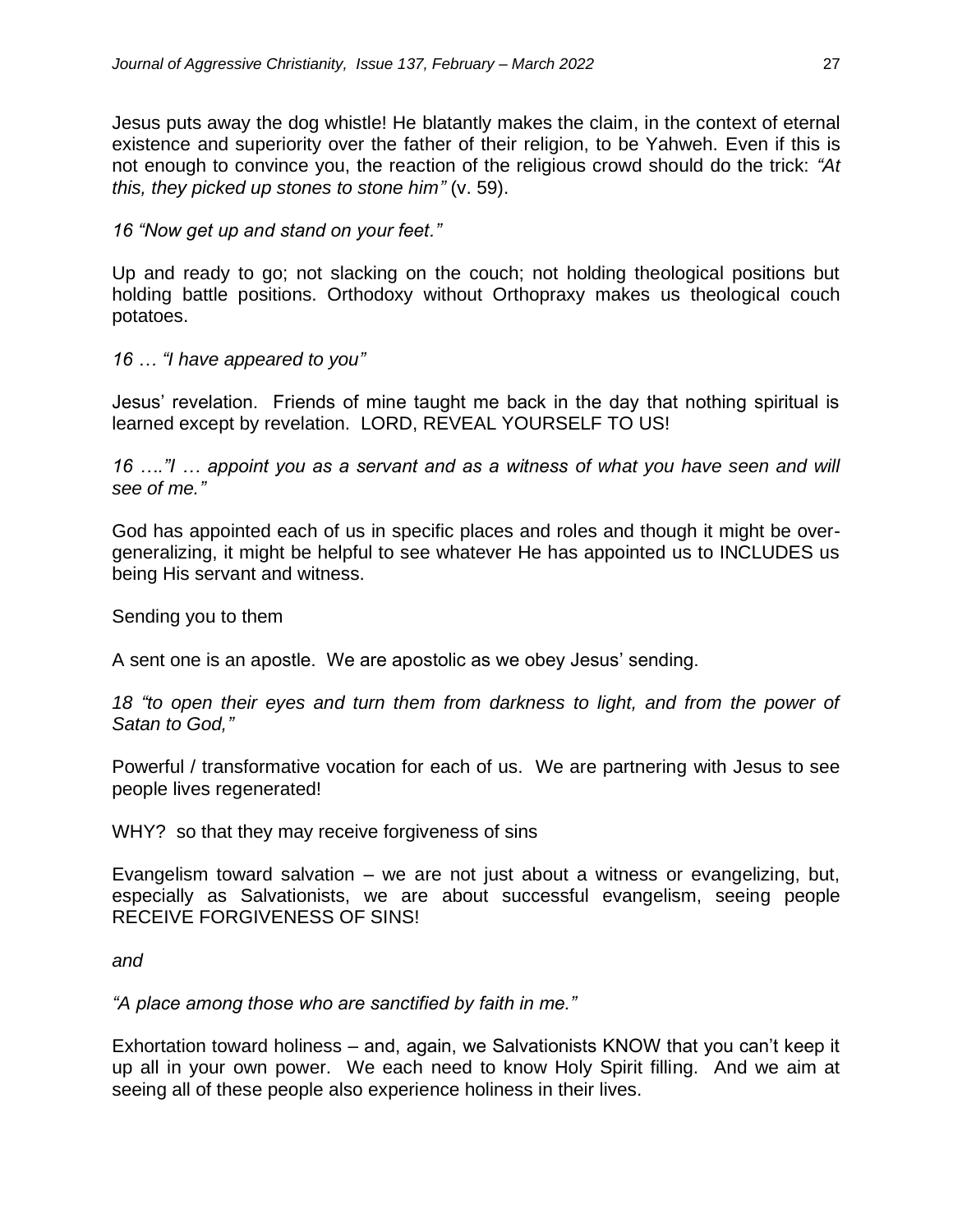*19 "So then, King Agrippa, I was not disobedient to the vision from heaven."*

What a great report to give our KING at judgement day– obedient to Jesus.

*20 "First to those in Damascus, then to those in Jerusalem and in all Judea, and then to the Gentiles, I preached that they should repent and turn to God and demonstrate their repentance by their deeds."*

This is fulfillment of Acts 1:8 (*"But you will receive power when the Holy Spirit comes on you; and you will be my witnesses in Jerusalem, and in all Judea and Samaria, and to the ends of the earth"*)

AND AN EXAMPLE that deeds are to match repentance. This is the walk matching the talk. This is integrity. This is righteousness.

*21 "That is why some Jews seized me in the temple courts and tried to kill me."*

Not too many in the room can relate to this; maybe there are more who are listening in from their screen.

*22 "But God has helped me to this very day; so I stand here and testify to small and great alike."*

More amazing testimony… and

Small and great! (William 'small', Catherine 'great')

Salvationists have a couple of presumptions:

- everyone we meet needs to get saved;
- every social interaction is a divine appointment.

*24 "At this point Festus interrupted Paul's defence. 'You are out of your mind, Paul!' he shouted. 'Your great learning is driving you insane.'"*

So, few of us in the room can relate to Paul's experience in verse 21 – being seized and life threatened. But probably more of us can 'amen' the cursing and shouting and insults in verse 24 here.

*27 "King Agrippa, do you believe the prophets? I know you do."*

Tactical example – Paul has been speaking to Festus. Festus thinks he's nuts. So he turns it to Agrippa. Let's keep our spiritual eyes/ears open as we're evangelizing and focus on those who Holy Spirit is convicting.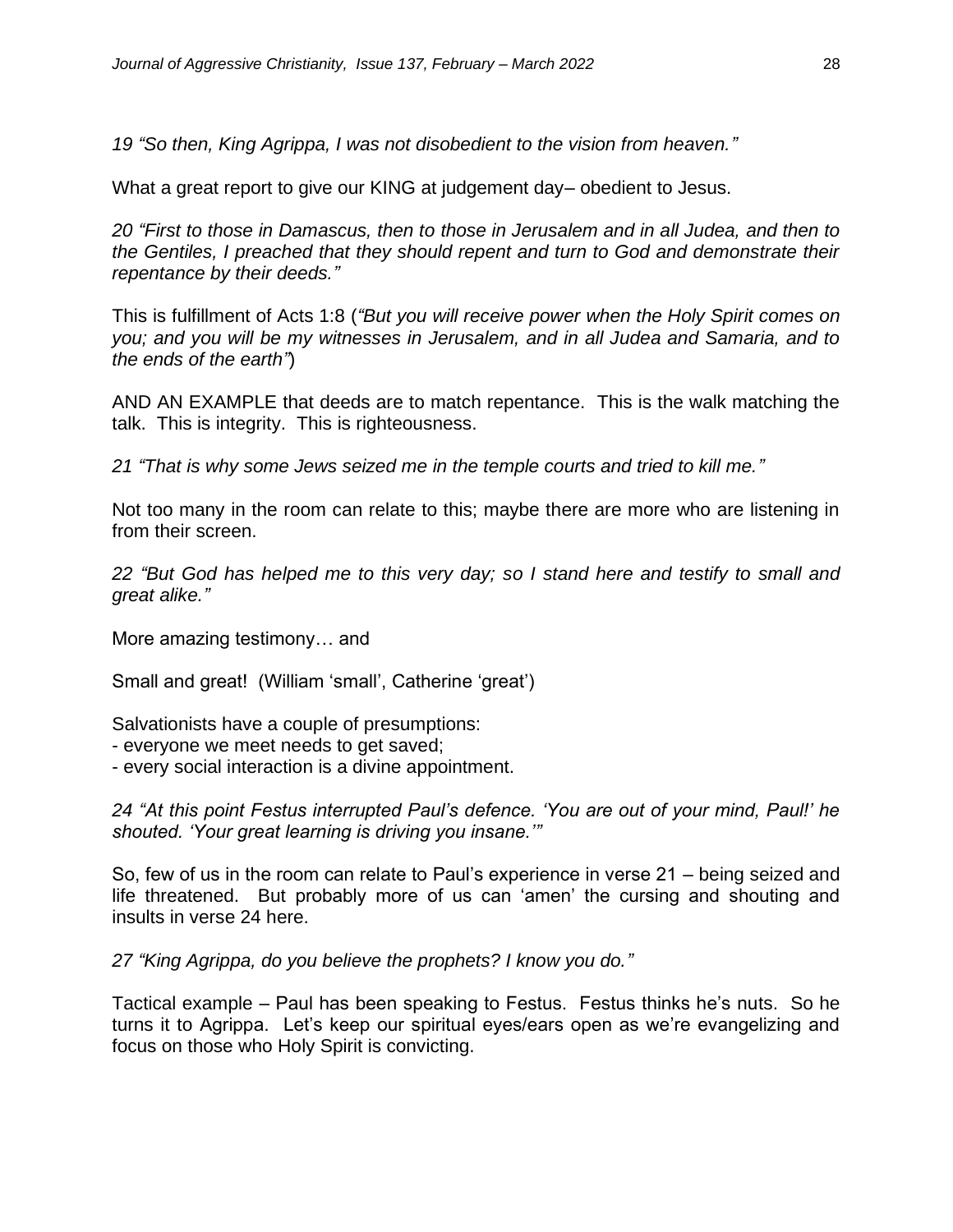*28 "Then Agrippa said to Paul, 'Do you think that in such a short time you can persuade me to be a Christian?'"* 

*29 Paul replied, 'Short time or long – I pray to God that not only you but all who are listening to me today may become what I am, except for these chains."*

A few observations:

-Agrippa knew what Paul was doing. If the folk you are chatting with don't know that you are persuading them to follow Jesus, then maybe that speaks to the quality of your persuasion;

-Paul was going for it on the spot. Maybe Paul recognized that to God a thousand years could be like a day;

or maybe that this was Paul's only shot at Agrippa; or that Holy Spirit had already been working on Agrippa. Regardless, Paul went for it – he was a good salvationist;

-Paul was also prepared for long-play evangelism. For us, that can include building friendships after we have evangelized; in other situations, it may require from us faithful intercession;

-Paul expands the pitch to everyone listening. He'd be focused in on Agrippa, recognizing that others were 'over-hearing' the conversation. We're familiar with that approach. We've sometimes had a children's story or focus teaching the kids a lesson AND recognizing all the while that the adults are OVER-HEARING the message.

--

Now, going back to where we started, verses 13,14… the shepherds encountered Jesus and experienced the glory of the Lord, there was, in Luke 2:17, one of the most under-rated Christmas miracles as the shepherds, immediately transmogrify into evangelists!

Do you get it? Shepherds encounter Jesus, experience God's glory, and BOOM! They are evangelists.

We have a lot of shepherds in this tribe; not so many evangelists (yet).

A lot of us have encountered Jesus, and, maybe, an encounter with the glory of the Lord results in a re-enactment of that Christmas miracle, an immediate transformation – BOOM! - into evangelists.

It happened at Christmas with the shepherds.

It happened with Paul on the road to Damascus.

It can happen with each of us today.